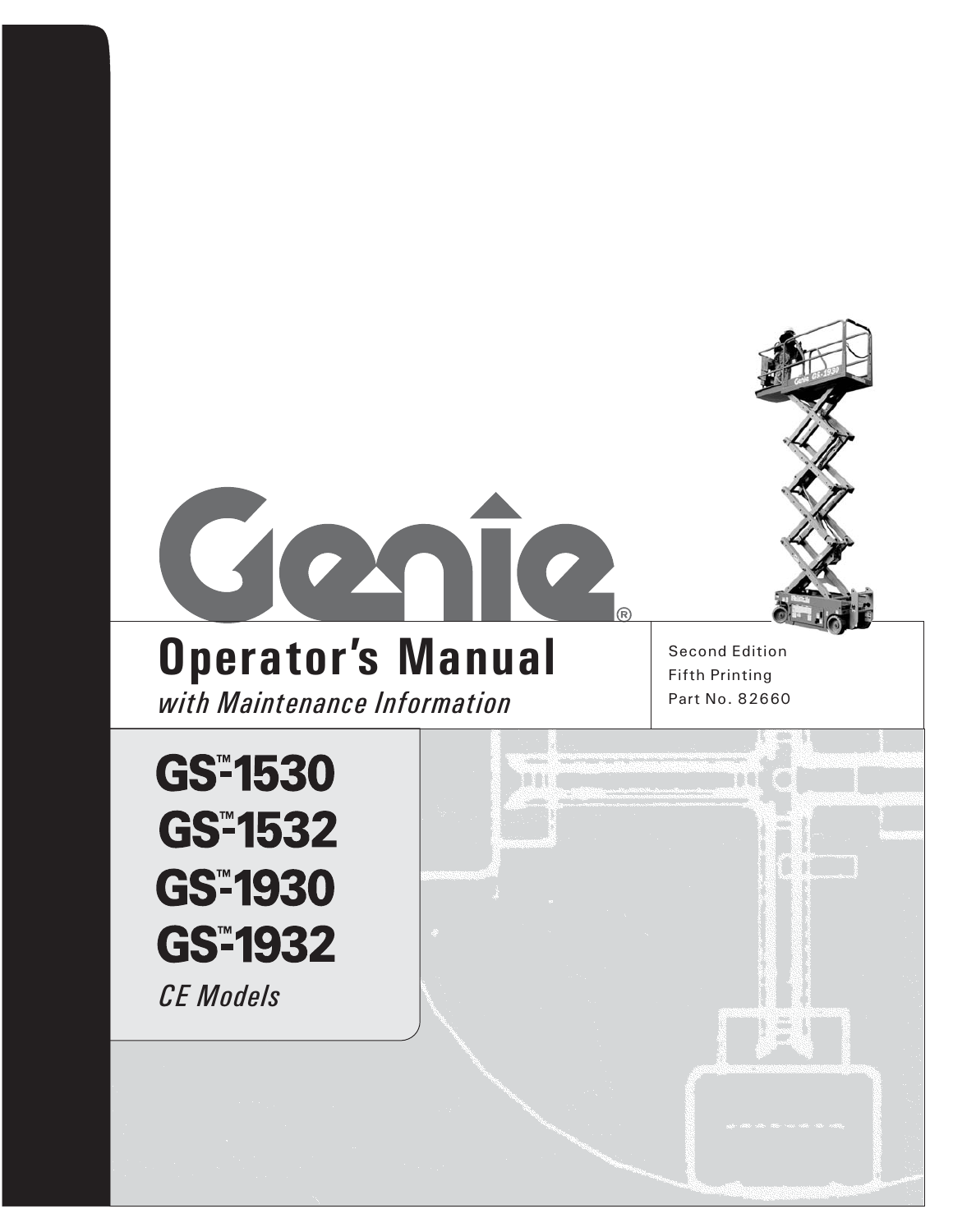## **Important**

Read, understand and obey these safety rules and operating instructions before operating this machine. Only trained and authorized personnel shall be permitted to operate this machine. This manual should be considered a permanent part of your machine and should remain with the machine at all times. If you have any questions, call Genie Industries.

## **Contents**

|                                        | Page |
|----------------------------------------|------|
|                                        |      |
|                                        |      |
|                                        |      |
|                                        |      |
|                                        |      |
|                                        |      |
|                                        |      |
|                                        |      |
|                                        |      |
| Transport and Lifting Instructions  26 |      |
|                                        |      |

### **Contact us:**

Internet: http://www.genielift.com E-mail: techpub@genieind.com

Copyright © 1997 by Genie Industries

First Edition: Eleventh Printing, January 2002

Second Edition: Fifth Printing, March 2008

"Genie" is a registered trademark of Genie Industries in the U.S.A. and many other countries. "GS" is a trademark of Genie Industries.

These machines comply with ANSI/SIA 92.6- 1999.

Printed on recycled paper

Printed in U.S.A.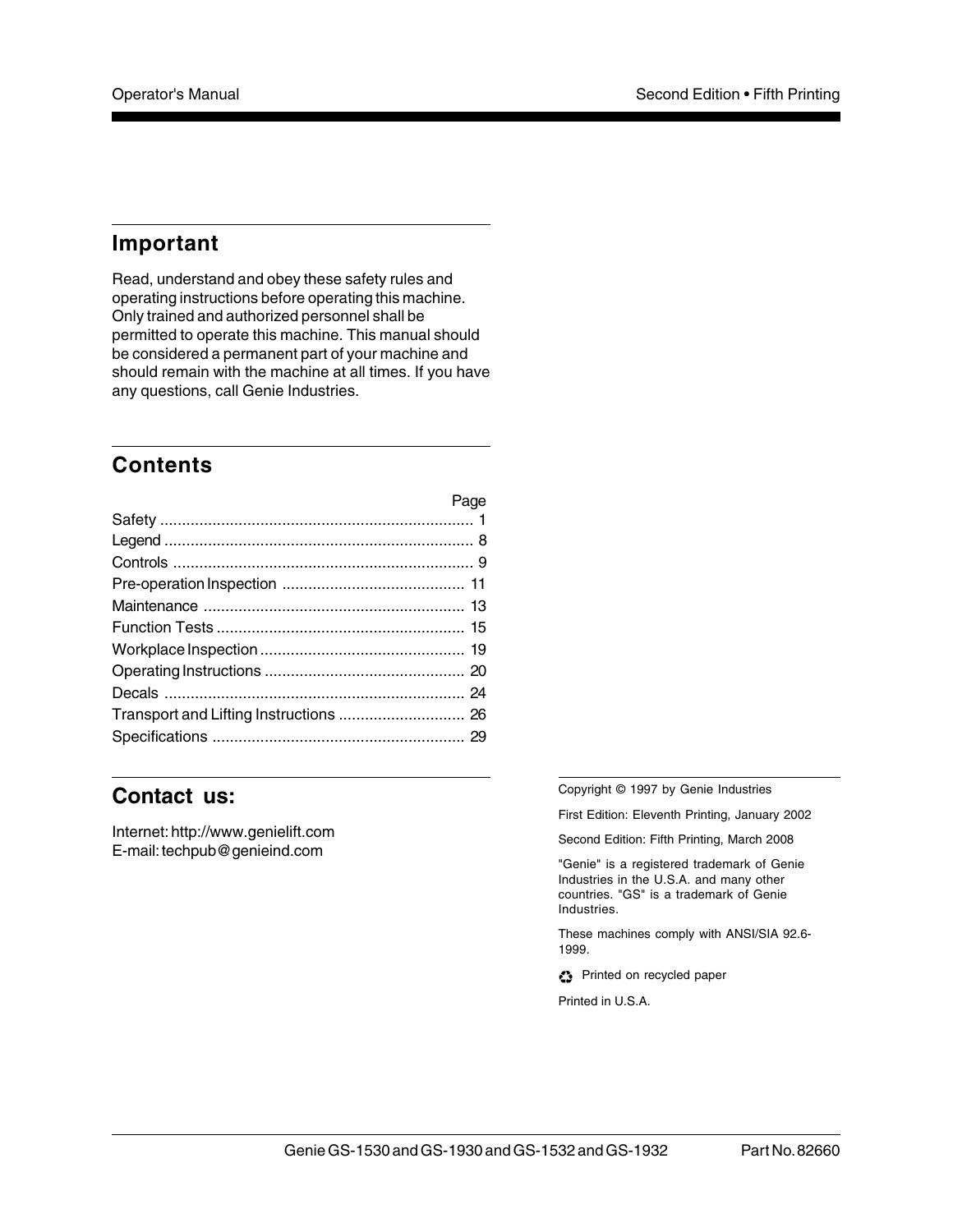## **Safety Rules**



### **Danger**

Failure to obey the instructions and safety rules in this manual will result in death or serious injury.

## **Do Not Operate Unless:**

- $\boxtimes$  You learn and practice the principles of safe machine operation contained in this operator's manual.
	- **1 Avoid hazardous situations.**

**Know and understand the safety rules before going on to the next section.**

- 2 Always perform a pre-operation inspection.
- 3 Always perform function tests prior to use.
- 4 Inspect the workplace.
- 5 Only use the machine as it was intended.
- $\boxtimes$  You read, understand and obey the manufacturer's instructions and safety rules safety and operator's manuals and machine decals
- $\boxtimes$  You read, understand and obey employer's safety rules and worksite regulations
- $\boxtimes$  You read, understand and obey all applicable governmental regulations
- $\boxtimes$  You are properly trained to safely operate the machine.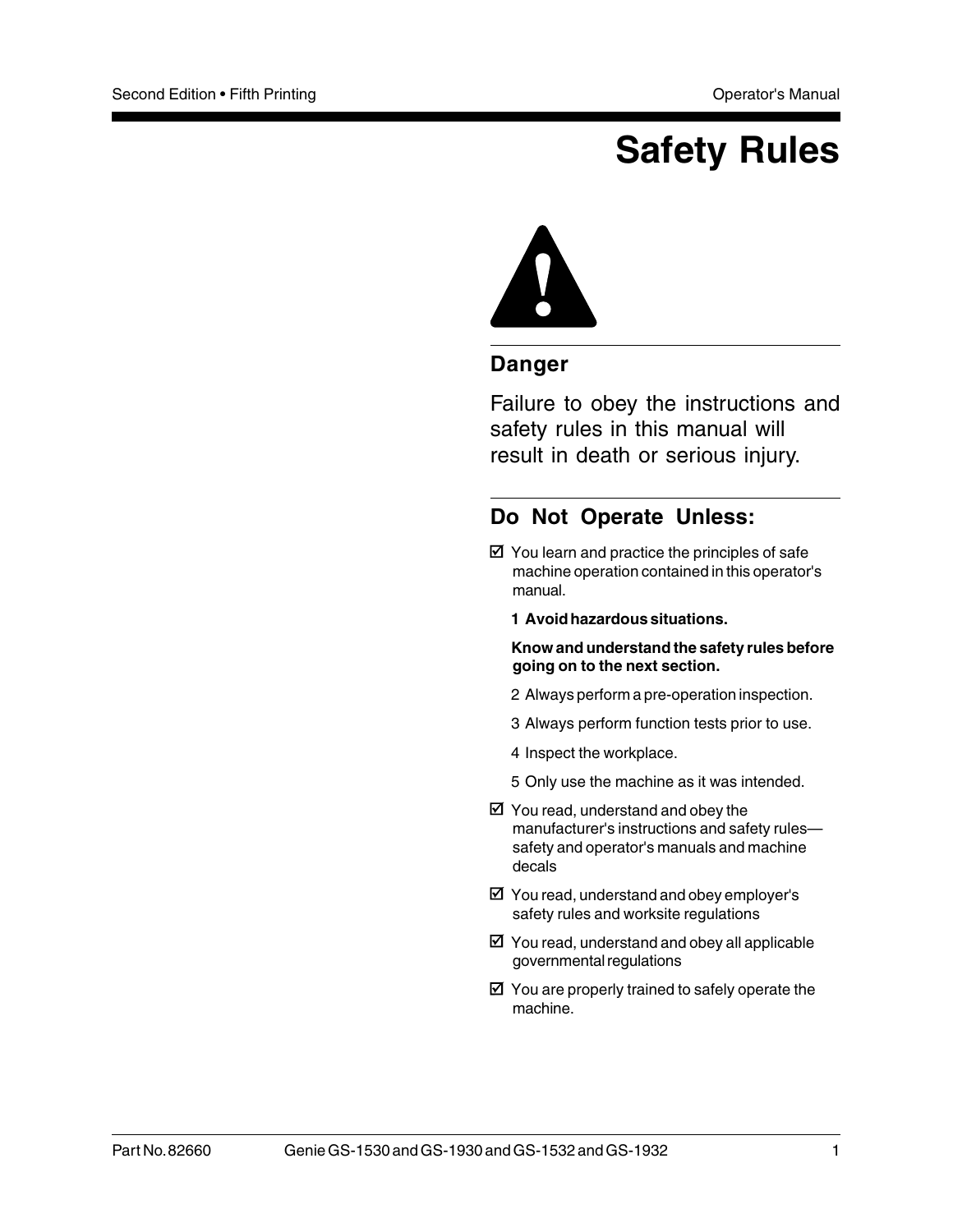## **Electrocution Hazards**

This machine is **not** electrically insulated and will **not** provide protection from contact with or proximity to electrical current.



Maintain safe distances from electrical power lines and apparatus in accordance with applicable governmental regulations and the following chart.

| Voltage<br><b>Phase to Phase</b> | <b>Minimum Safe</b><br><b>Approach Distance</b><br><b>Meters</b> |
|----------------------------------|------------------------------------------------------------------|
| 0 to 300V                        | <b>Avoid Contact</b>                                             |
| 300V to 50KV                     | 3.05                                                             |
| 50KV to 200KV                    | 4.60                                                             |
| 200KV to 350KV                   | 6.10                                                             |
| 350KV to 500KV                   | 7.62                                                             |
| 500KV to 750KV                   | 10.67                                                            |
| 750KV to 1000KV                  | 13.72                                                            |

Allow for platform movement, electrical line sway or sag and beware of strong or gusty winds.

Keep away from the machine if it contacts energized power lines. Personnel on the ground or in the platform must not touch or operate the machine until energized power lines are shut off.

Do not operate the machine during lightning or storms.

Do not use the machine as a ground for welding.

## **Tip-over Hazards**

Occupants, equipment and materials must not exceed the maximum platform capacity.

#### **Machines without capacity indicator**

| Maximum capacity    |        |  |
|---------------------|--------|--|
| GS-1530 and GS-1532 | 272 kg |  |
| GS-1930 and GS-1932 | 227 kg |  |

#### **Machines with capacity indicator**

The maximum capacity varies with the height of the platform.

| Maximum capacity - GS-1530 and GS-1532 |                  |
|----------------------------------------|------------------|
| Height of Platform                     | Maximum Capacity |
| 4.6 m                                  | 272 kg           |
| 4 m                                    | 390 kg           |
| 2.8 <sub>m</sub>                       | 484 kg           |
| 1.6 <sub>m</sub>                       | 390 kg           |
| 1 m                                    | 344 kg           |

#### **Maximum capacity - GS-1930 and GS-1932**

| Height of Platform | Maximum Capacity |
|--------------------|------------------|
| 5.8 <sub>m</sub>   | 227 kg           |
| 5.2 <sub>m</sub>   | 320 kg           |
| 3.7 <sub>m</sub>   | 435 kg           |
| 1.6 <sub>m</sub>   | 320 kg           |
| 1 m                | 227 kg           |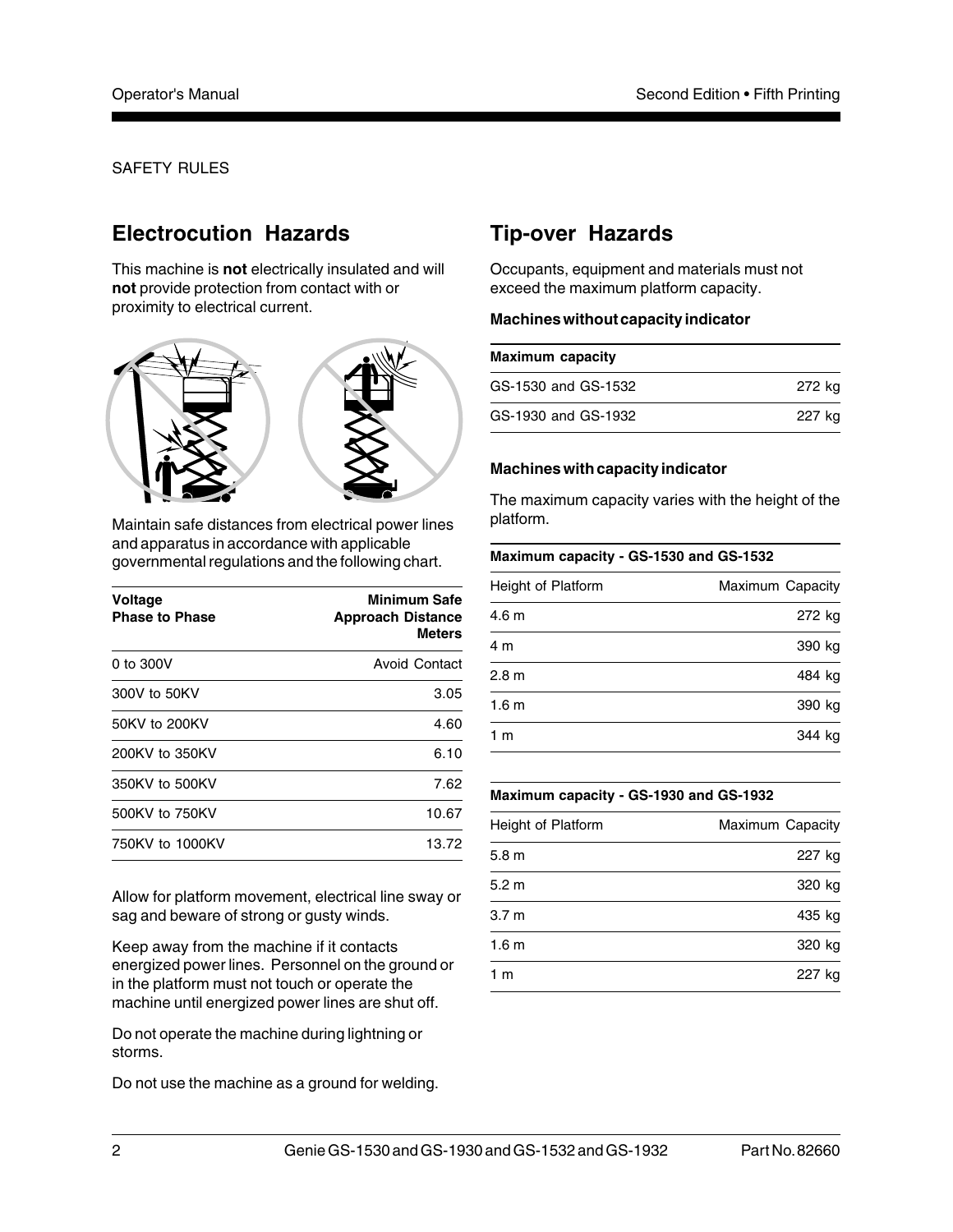Do not raise the platform unless the machine is on a firm, level surface.



Do not depend on the tilt alarm as a level indicator. The tilt alarm sounds on the chassis only when the machine is on a slope.

If the tilt alarm sounds:

Lower the platform. Move the machine to a firm, level surface. If the tilt alarm sounds when the platform is raised, use extreme caution to lower the platform.

Do not alter or disable the limit switches.

Do not drive over 0.7 km/h with the platform raised.

Do not operate the machine in strong or gusty winds. Do not increase the surface area of the platform or the load. Increasing the area exposed to the wind will decrease machine stability.



Do not drive the machine on or near uneven terrain, unstable surfaces or other hazardous conditions with the platform raised.

Use extreme care and slow speeds while driving the machine in a stowed position across uneven terrain, debris, unstable or slippery surfaces and near holes and drop-offs.

Do not use the platform controls to free a platform that is caught, snagged or otherwise prevented from normal motion by an adjacent structure. All personnel must be removed from the platform before attempting to free the platform using the ground controls.

Do not push off or pull toward any object outside of the platform.

### **Maximum allowable manual force**

**GS-1532 and GS-1932** 2 person 90 lbs / 400 N 1 person 45 lbs / 200 N

**GS-1530 and GS-1930** 2 person 90 lbs / 400 N Indoor use only



Do not alter or disable machine components that in any way affect safety and stability.

Do not modify or alter an aerial work platform without prior written permission from the manufacturer. Mounting attachments for holding tools or other materials onto the platform, toeboards or guard rail system can increase the weight in the platform and the surface area of the platform or the load.

Do not replace items critical to machine stability with items of different weight or specification.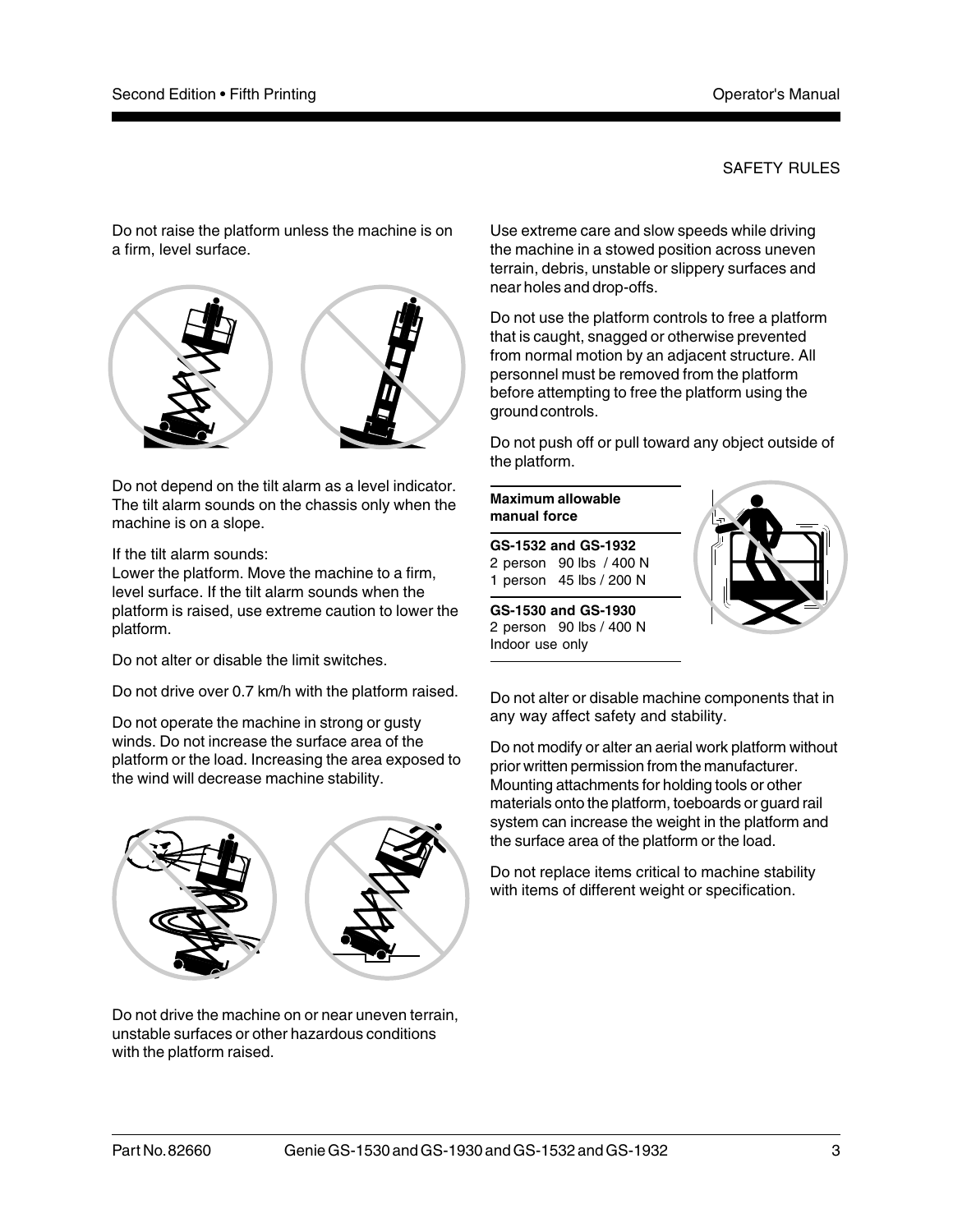Do not place or attach fixed or overhanging loads to any part of this machine.

Do not transport tools and materials unless they are evenly distributed and can be safely handled by person(s) in the platform.



Do not place ladders or scaffolds in the platform or against any part of this machine.

Do not use the machine on a moving or mobile surface or vehicle.

Be sure all tires are in good condition, castle nuts are properly tightened and cotter pins are properly installed.

Do not use batteries that weigh less than the original equipment. Batteries are used as counterweight and are critical to machine stability. Each battery must weigh 29.5 kg.

Do not use the machine as a crane.

Do not push the machine or other objects with the platform.

Do not contact adjacent structures with the platform.

Do not tie the platform to adjacent structures.

Do not place loads outside the platform perimeter.

Do not operate the machine with the chassis trays open.

## **Fall Hazards**

The guard rail system provides fall protection. If occupants of the platform are required to wear personal fall protection equipment (PFPE) due to job site or employer rules, PFPE equipment and its use shall be in accordance with the PFPE manufacturer's instructions and applicable governmental requirements.

Do not sit, stand or climb on the platform guard rails. Maintain a firm footing on the platform floor at all times.



Do not climb down from the platform when raised.

Keep the platform floor clear of debris.

Attach the platform entry chain and close the entry gate before operating.

Do not operate the machine unless the guard rails are properly installed and the entry is secured for operation.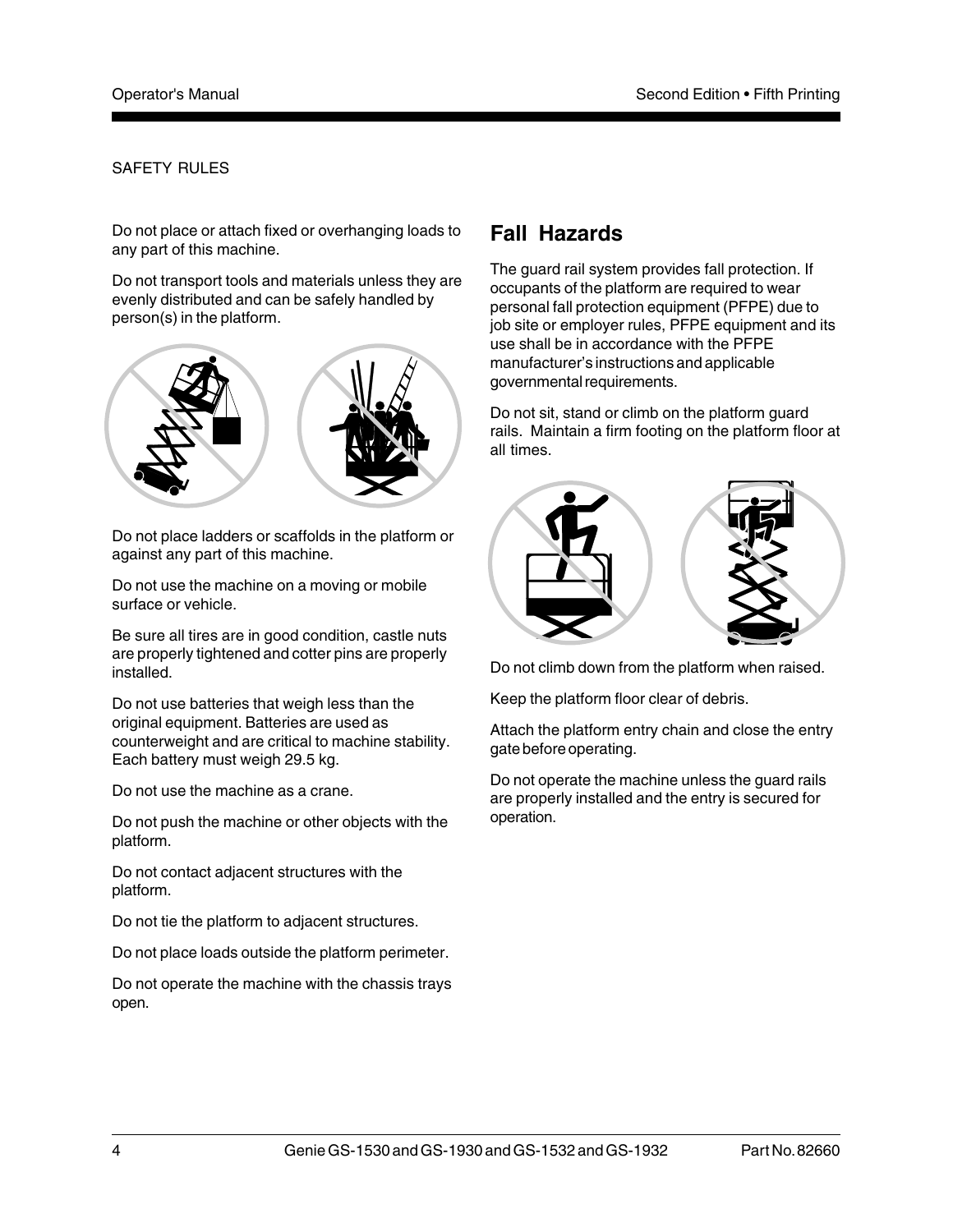## **Collision Hazards**



Be aware of limited sight distance and blind spots when driving or operating.

Be aware of extended platform position when moving the machine.

The machine must be on a level surface or secured before releasing the brakes.

Operators must comply with employer, job site and governmental rules regarding use of personal protective quipment.

Check the work area for overhead obstructions or other possible hazards.



Be aware of crushing hazards when grasping the platform guard rail.

Observe and use color-coded direction arrows on the platform controls and platform decal plate for drive and steer functions.

No stunt driving or horseplay while operating a machine.

Do not lower the platform unless the area below is clear of personnel and obstructions.



Limit travel speed according to the condition of the ground surface, congestion, slope, location of personnel, and any other factors which may cause collision.

Do not operate a machine in the path of any crane or moving overhead machinery unless the controls of the crane have been locked out and/or precautions have been taken to prevent any potential collision.

## **Crushing Hazards**

Keep hands and limbs out of scissors.

Use common sense and planning when operating the machine with the controller from the ground. Maintain safe distances between the operator, the machine and fixed objects.

## **Component Damage Hazard**

Do not use the machine as a ground for welding.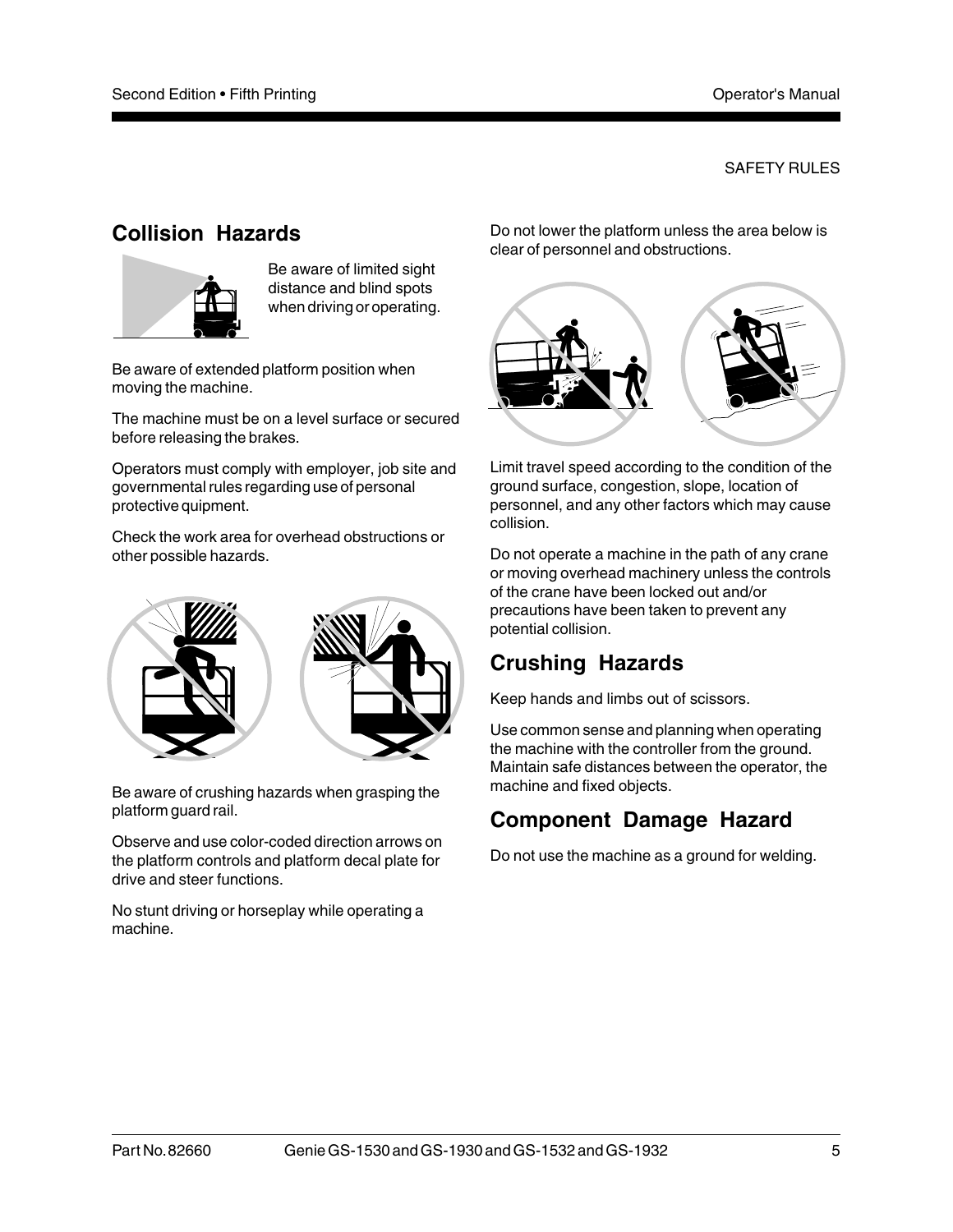## **Explosion and Fire Hazard**

Do not operate the machine or charge the battery in hazardous locations or locations where potentially flammable or explosive gases or particles may be present.

## **Damaged Machine Hazards**

Do not use a damaged or malfunctioning machine.

Conduct a thorough pre-operation inspection of the machine and test all functions before each work shift. Immediately tag and remove from service a damaged or malfunctioning machine.

Be sure all maintenance has been performed as specified in this manual and the appropriate service manual.

Be sure all decals are in place and legible.

Be sure the operator's, safety, and responsibilities manuals are complete, legible and in the storage container located on the platform.

## **Bodily Injury Hazard**

Do not operate the machine with a hydraulic oil or air leak. An air leak or hydraulic leak can penetrate and/or burn skin.

Improper contact with components under any cover will cause serious injury. Only trained maintenance personnel should access compartments. Access by the operator is only advised when performing a pre-operation inspection. All compartments must remain closed and secured during operation.

## **Decal Legend**

Genie product decals use symbols, color coding and signal words to identify the following:



Safety alert symbol—used to alert personnel to potential personal injury hazards. Obey all safety messages that follow this symbol to avoid possible injury or death.

Red—used to indicate the presence of an imminently hazardous situation which, if not avoided, will result in death or serious injury.

| <b>AWARNING</b> |
|-----------------|
| Δ               |

Orange—used to indicate the presence of a potentially hazardous situation which, if not avoided, could result in death or serious injury.



Yellow with safety alert symbol used to indicate the presence of a potentially hazardous situation which, if not avoided, may cause minor or moderate injury.

**ACAUTION** 

Yellow without safety alert symbol—used to indicate the presence of a potentially hazardous situation which, if not avoided, may result in property damage.

Green—used to indicate operation or maintenance information.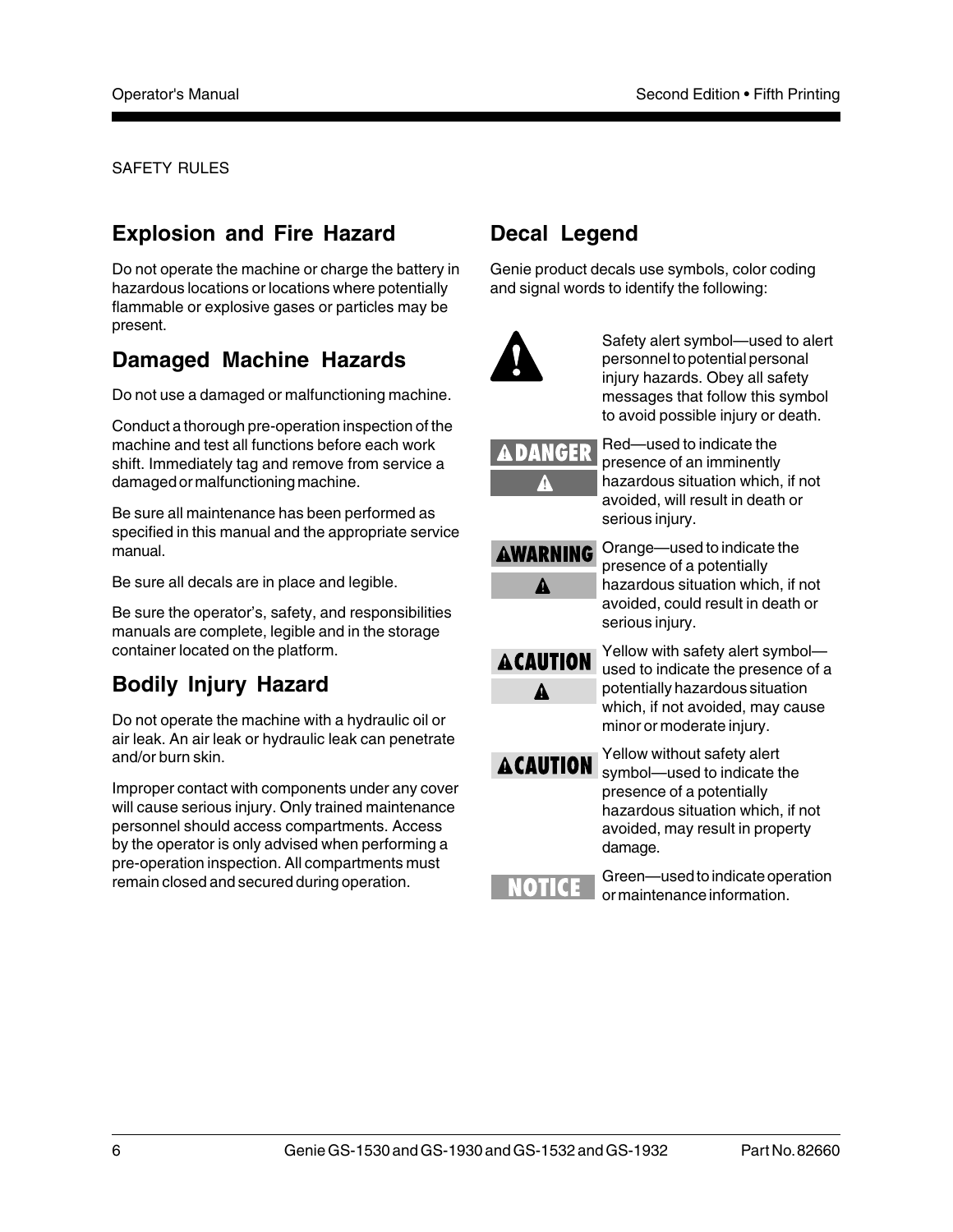## **Battery Safety**

## **Burn Hazards**

Batteries contain acid. Always wear protective clothing and eyewear when working with batteries.



Avoid spilling or contacting battery acid. Neutralize battery acid spills with baking soda and water.

Do not expose the batteries or the charger to water or rain during charging.

## **Explosion Hazards**



Keep sparks, flames and lighted tobacco away from batteries. Batteries emit an explosive gas.

The battery tray should remain open during the entire charging cycle.

Do not contact the battery terminals or the cable clamps with tools that may cause sparks.

## **Component Damage Hazard**

Do not use any battery charger greater than 24V to charge the batteries.

## **Electrocution Hazards**



Connect the battery charger to a grounded, AC 3-wire electrical outlet only.

Inspect daily for damaged cord, cables and wires. Replace damaged items before operating.

Avoid electrical shock from contact with battery terminals. Remove all rings, watches and other jewelry.

## **Tip-over Hazard**

Do not use batteries that weigh less than the original equipment. Batteries are used as counterweight and are critical to machine stability. Each battery must weigh 29.5 kg.

## **Lifting Hazard**

Use the appropriate number of people and proper lifting techniques when lifting batteries.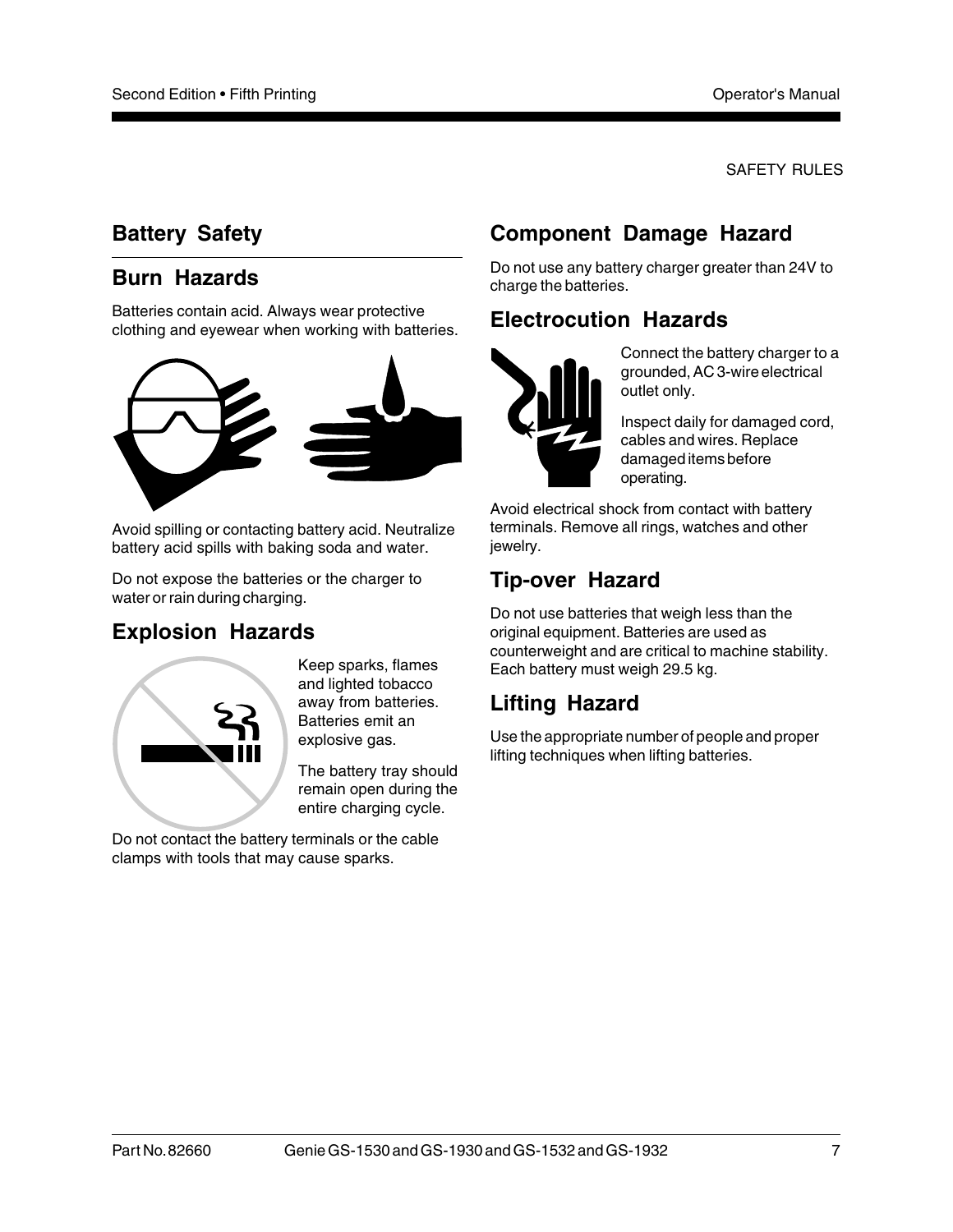## **Legend**



9 Steer tire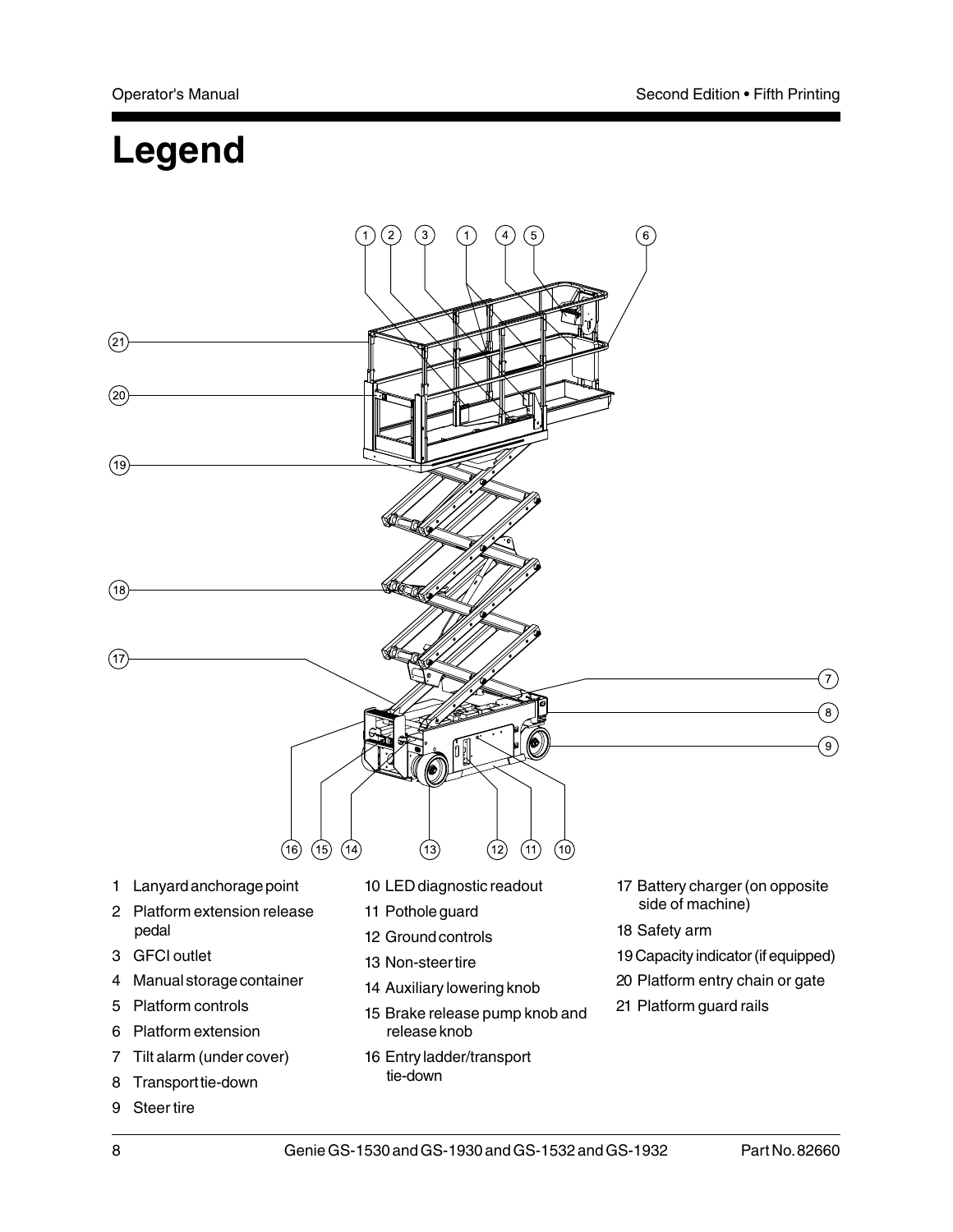## **Controls**



#### **Platform Controls**

- 1 Horn button
- 2 not used
- 3 Lift function select button with indicator light
- 4 Drive function select button with indicator light
- 5 Red Emergency Stop button
- 6 Function enable switch
- 7 Proportional control handle for lift and drive functions and thumb rocker for steer function
- 8 Error indicator light
- 9 Power light
- 10 Battery level indicator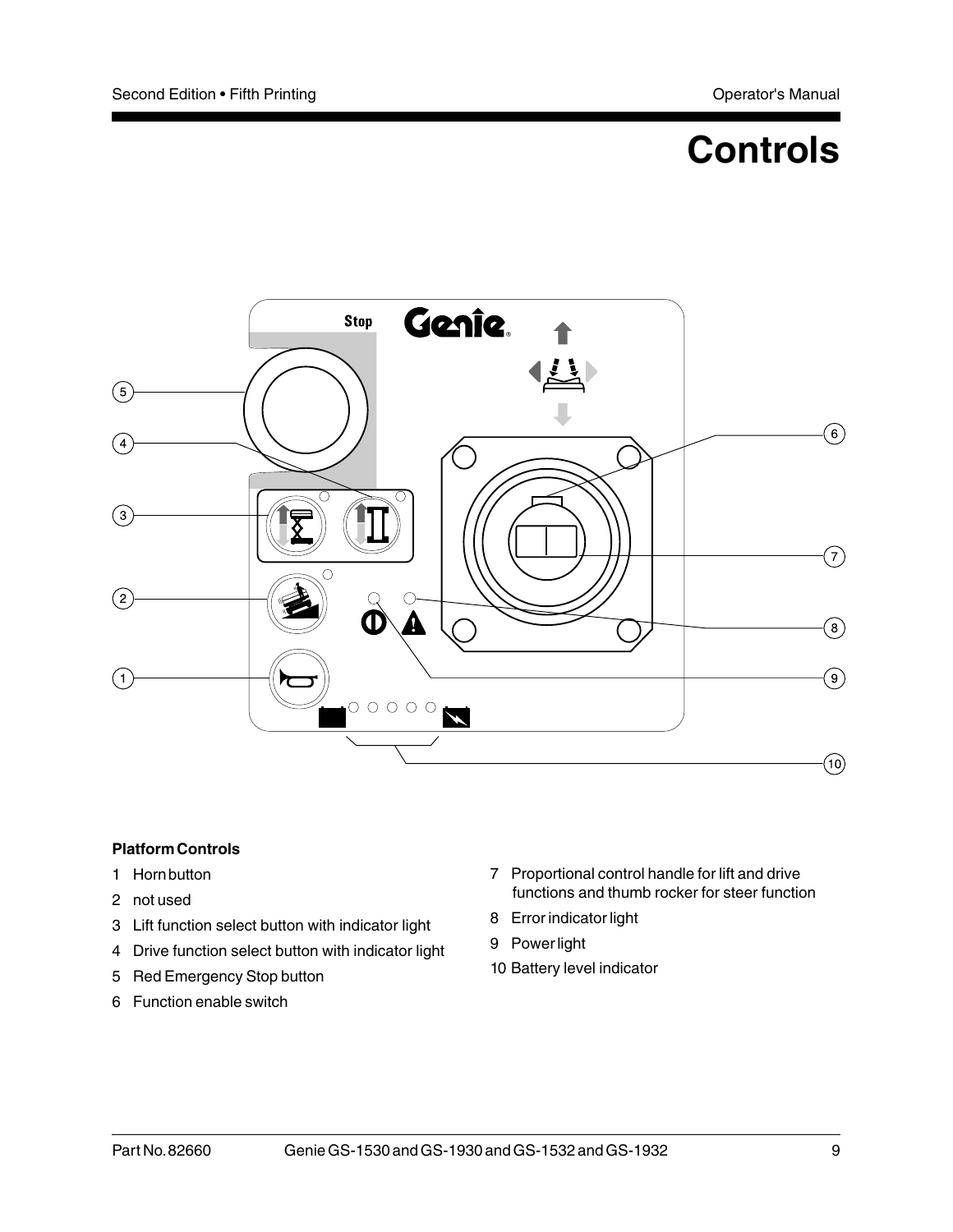#### **CONTROLS**



#### **Ground Control Panel**

- 1 7 amp breaker for electrical circuits
- 2 Key switch for platform/off/ground selection
- 3 Hour meter
- 4 Platform up/down toggle switch
- 5 Red Emergency Stop button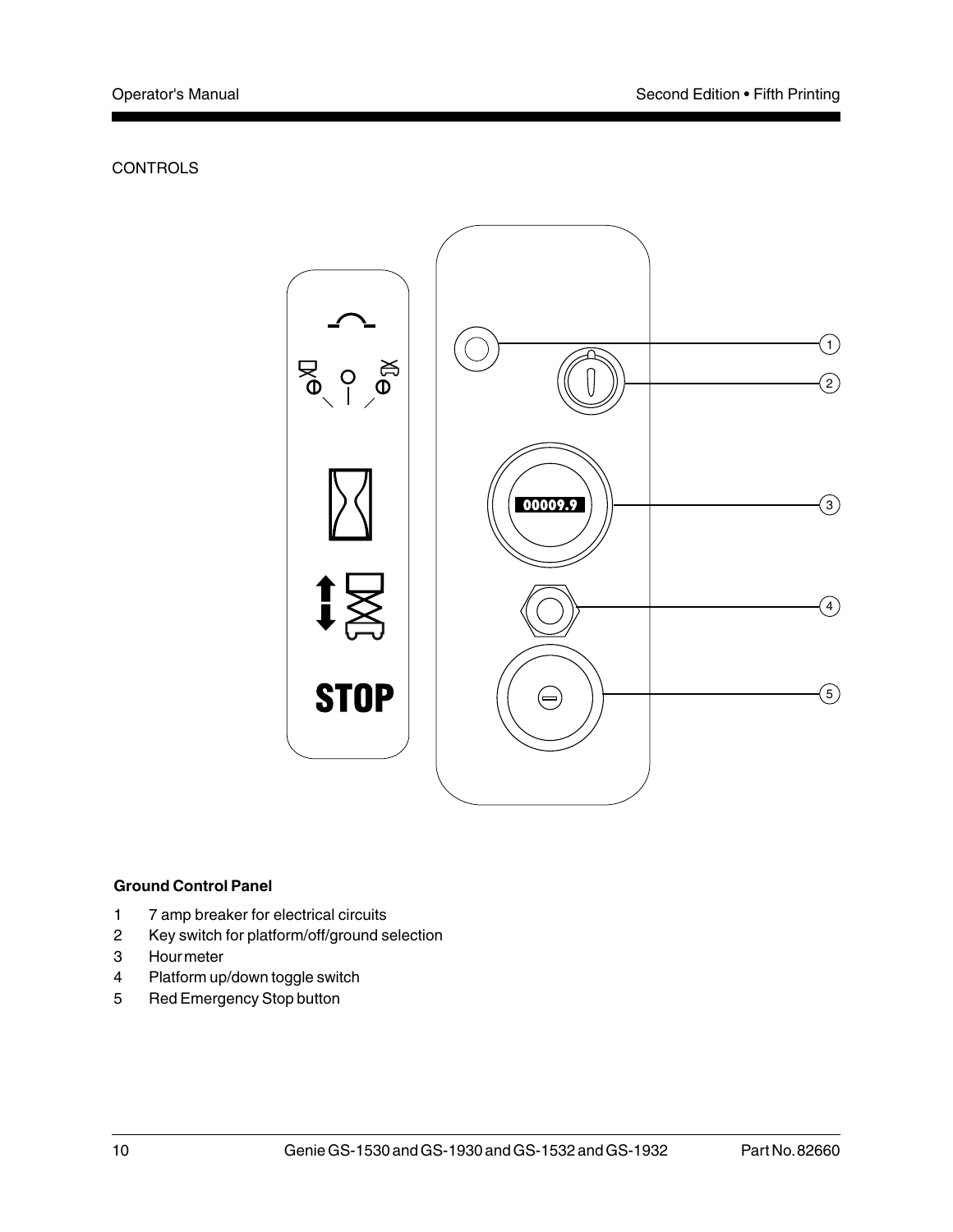## **Pre-operation Inspection**



## **Do Not Operate Unless:**

- $\boxtimes$  You learn and practice the principles of safe machine operation contained in this operator's manual.
	- 1 Avoid hazardous situations.
	- **2 Always perform a pre-operation inspection.**

#### **Know and understand the pre-operation inspection before going on to the next section.**

- 3 Always perform function tests prior to use.
- 4 Inspect the workplace.
- 5 Only use the machine as it was intended.

## **Fundamentals**

It is the responsibility of the operator to perform a pre-operation inspection and routine maintenance.

The pre-operation inspection is a visual inspection performed by the operator prior to each work shift. The inspection is designed to discover if anything is apparently wrong with a machine before the operator performs the function tests.

The pre-operation inspection also serves to determine if routine maintenance procedures are required. Only routine maintenance items specified in this manual may be performed by the operator.

Refer to the list on the next page and check each of the items.

If damage or any unauthorized variation from factory delivered condition is discovered, the machine must be tagged and removed from service.

Repairs to the machine may only be made by a qualified service technician, according to the manufacturer's specifications. After repairs are completed, the operator must perform a pre-operation inspection again before going on to the function tests.

Scheduled maintenance inspections shall be performed by qualified service technicians, according to the manufacturer's specifications and the requirements listed in the responsibilities manual.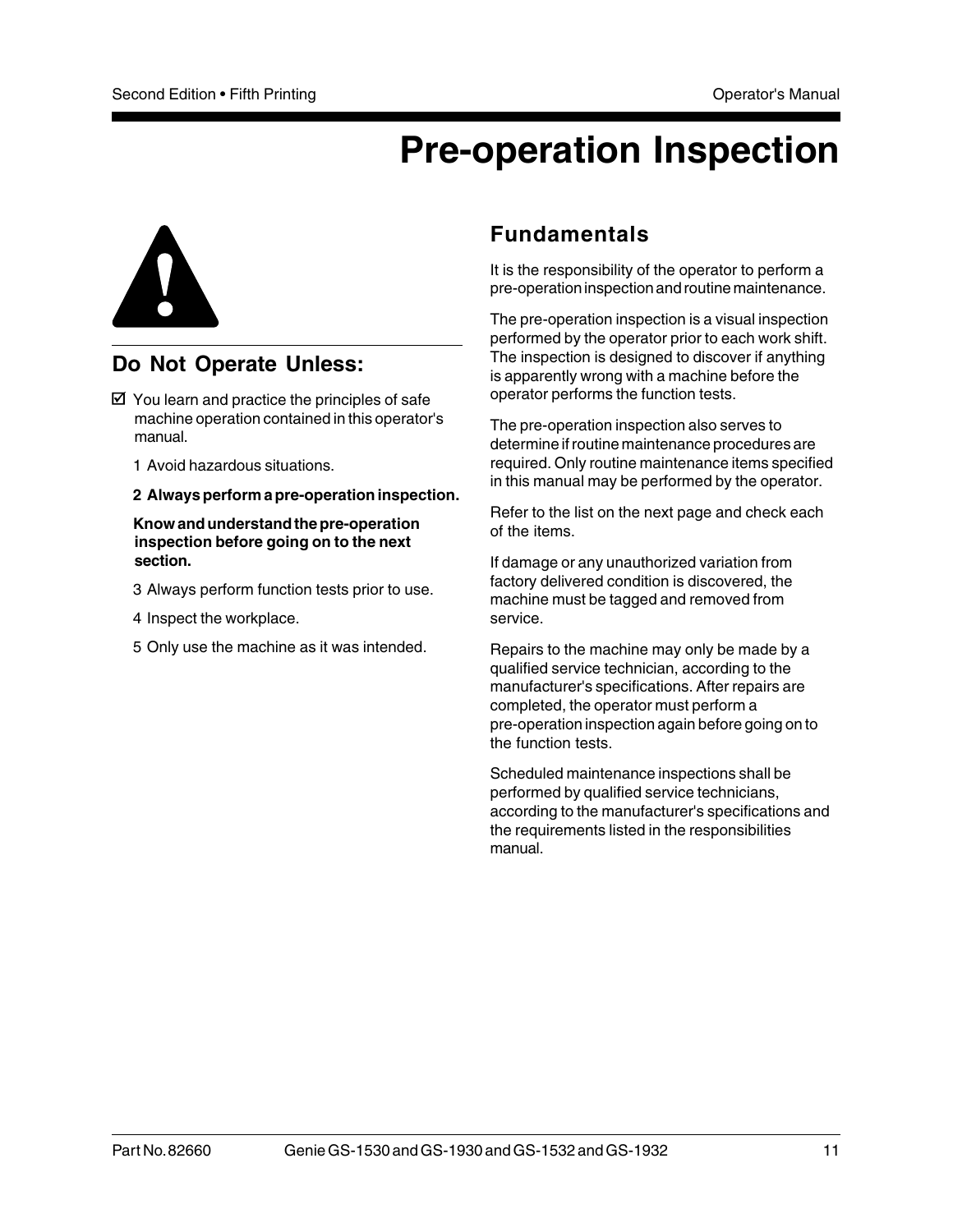#### PRE-OPERATION INSPECTION

## **Pre-operation Inspection**

- $\Box$  Be sure that the operator's, safety and responsibilities manuals are complete, legible and in the storage container located on the platform.
- $\Box$  Be sure that all decals are legible and in place. See Decals section.
- $\Box$  Check for hydraulic oil leaks and proper oil level. Add oil if needed. See Maintenance section.
- $\Box$  Check for battery fluid leaks and proper fluid level. Add distilled water if needed. See Maintenance section.

Check the following components or areas for damage, improperly installed or missing parts and unauthorized modifications:

- $\Box$  Electrical components, wiring and electrical cables
- $\Box$  Hydraulic power unit, tank, hoses, fittings, cylinders and manifolds
- $\Box$  Battery pack and connections
- $\Box$  Drive motors
- $\Box$  Wear pads
- $\Box$  Tires and wheels
- $\Box$  Limit switches, alarms and horn
- $\Box$  Nuts, bolts and other fasteners
- $\Box$  Platform entry chain or gate
- $\Box$  Beacon and alarms (if equipped)
- $\Box$  Brake release components
- $\Box$  Platform overload components
- $\Box$  Safety arm
- $\Box$  Pothole guards
- $\Box$  Platform extension
- $\Box$  Scissor pins and retaining fasteners

 $\Box$  Platform control joystick

Check entire machine for:

- $\Box$  Cracks in welds or structural components
- $\Box$  Dents or damage to machine
- $\Box$  Be sure that all structural and other critical components are present and all associated fasteners and pins are in place and properly tightened.
- $\Box$  Be sure side rails are installed and bolts are fastened
- $\Box$  Be sure that the chassis trays are in place, latched and properly connected.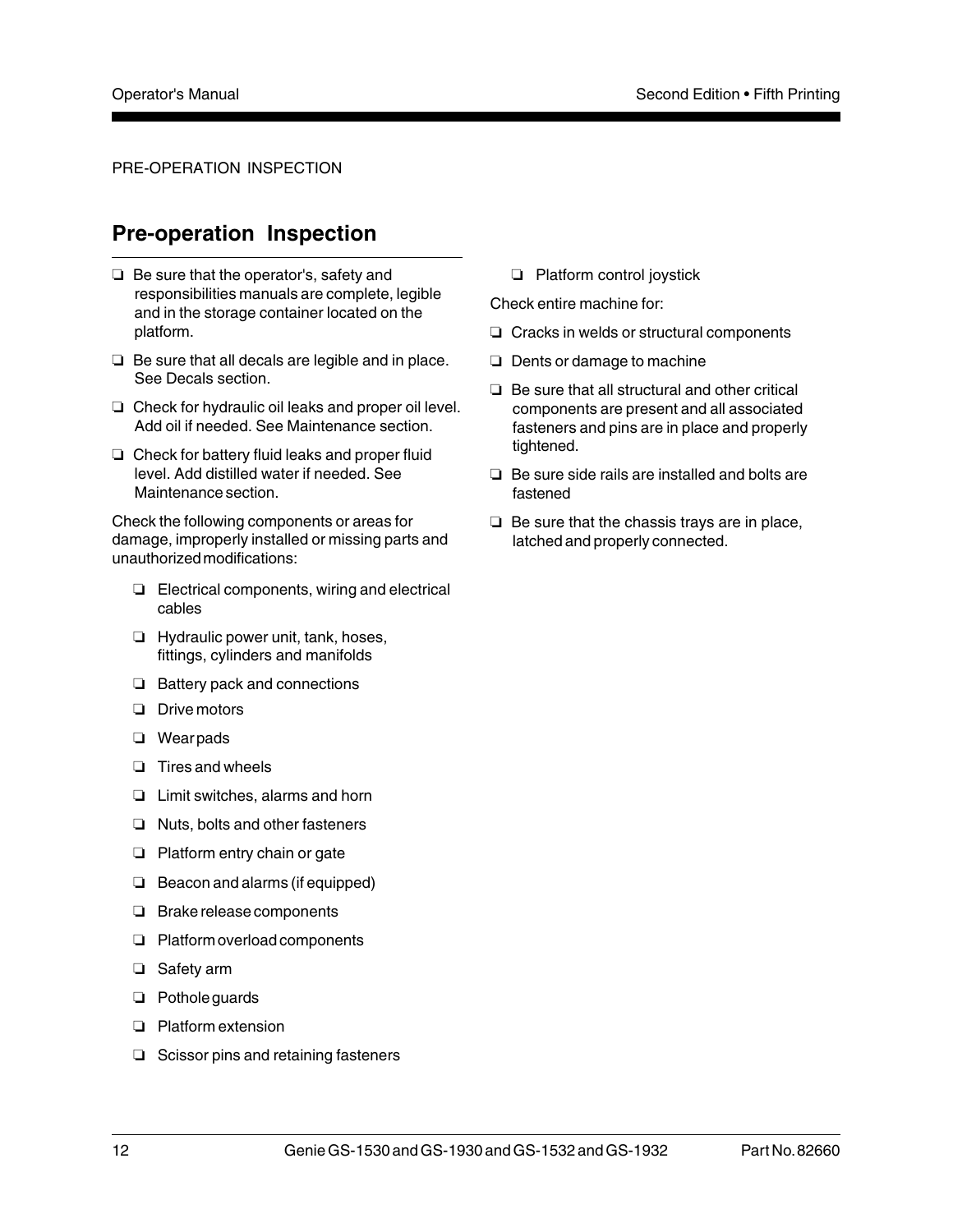## **Maintenance**



## **Observe and Obey:**

- $\boxtimes$  Only routine maintenance items specified in this manual shall be performed by the operator.
- $\boxtimes$  Scheduled maintenance inspections shall be completed by qualified service technicians, according to the manufacturer's specifications and the requirements specified in the responsibilities manual.

#### **Maintenance Symbols Legend**



The following symbols have been used in this manual to help communicate the intent of the instructions. When one or more of the symbols appear at the beginning of a maintenance procedure, it conveys the meaning below.



Indicates that tools will be required to perform this procedure.



Indicates that new parts will be required to perform this procedure.

## **Check the Hydraulic Oil Level**



Maintaining the hydraulic oil at the proper levels is essential to machine operation. Improper hydraulic oil levels can damage hydraulic components. Daily checks allow the inspector to identify changes in oil level that might indicate the presence of hydraulic system problems.

**IOTICE** 

Perform this procedure with the platform in the stowed position.

- 1 Visually inspect the oil level in the hydraulic tank.
- **O** Result: The hydraulic oil level should be at the FULL mark on the tank.
- 2 Add oil if necessary. Do not overfill.

#### **Hydraulic oil specifications**

Hydraulic oil type **Chevron** Rykon Premium MV equivalent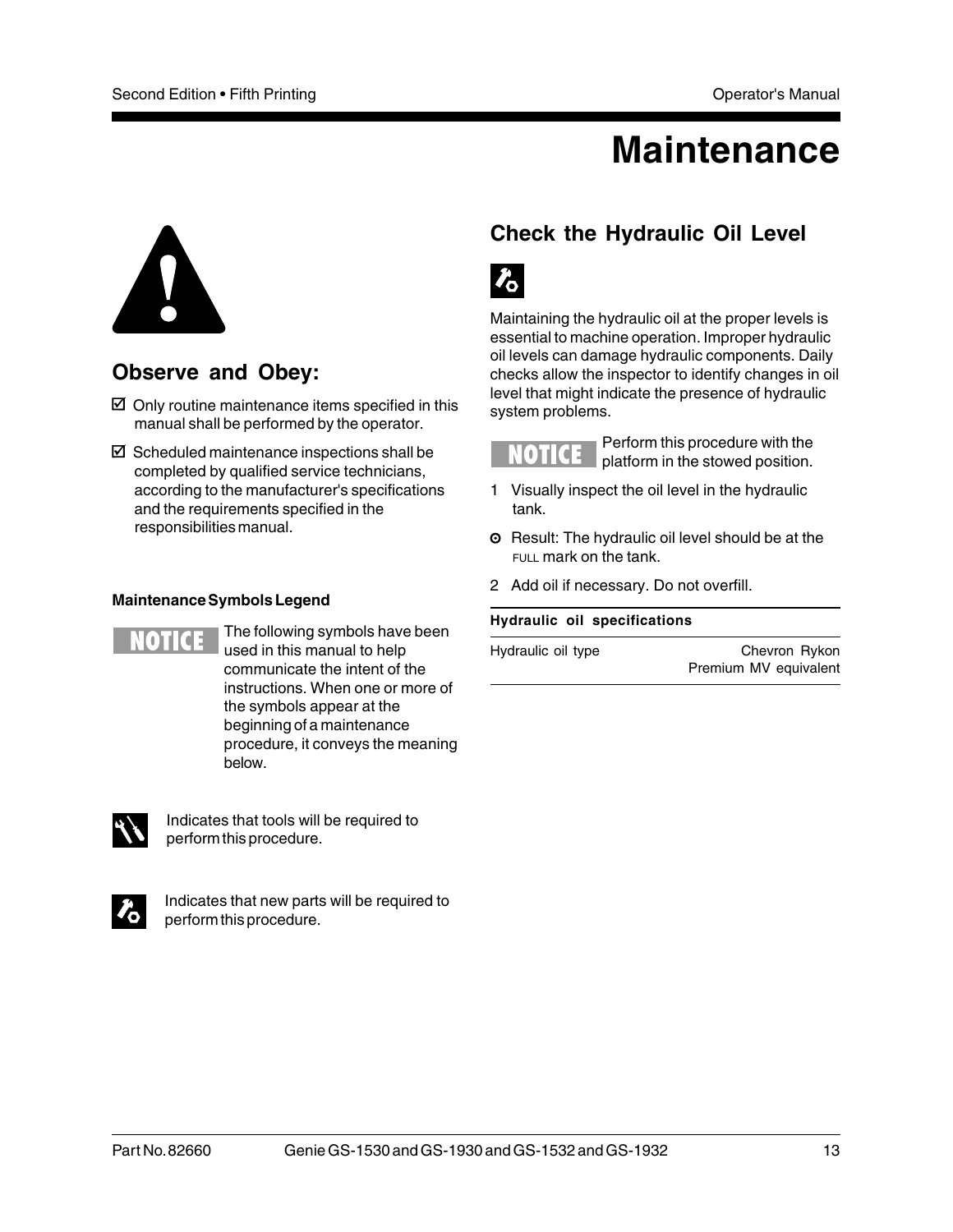MAINTENANCE

## **Check the Batteries**



Proper battery condition is essential to good machine performance and operational safety. Improper fluid levels or damaged cables and connections can result in component damage and hazardous conditions.



This procedure does not need to be performed on machines with sealed or maintenance-free batteries.

## **AWARNING**

Electrocution hazard. Contact with hot or live circuits may result in death or serious injury. Remove all rings, watches and other jewelry.

### **AWARNING**

Bodily injury hazard. Batteries contain acid. Avoid spilling or contacting battery acid. Neutralize battery acid spills with baking soda and water.



Perform this test after fully charging the batteries.

- 1 Put on protective clothing and eye wear.
- 2 Be sure that the battery cable connections are tight and free of corrosion.
- 3 Be sure that the battery hold-down bars are in place and secure.
- 4 Remove the battery vent caps.
- 5 Check the battery acid level of each battery. If needed, replenish with distilled water to the bottom of the battery fill tube. Do not overfill.
- 6 Install the vent caps.

## **Scheduled Maintenance**

Maintenance performed quarterly, annually and every two years must be completed by a person trained and qualified to perform maintenance on this machine according to the procedures found in the service manual for this machine.

Machines that have been out of service for more than three months must receive the quarterly inspection before they are put back into service.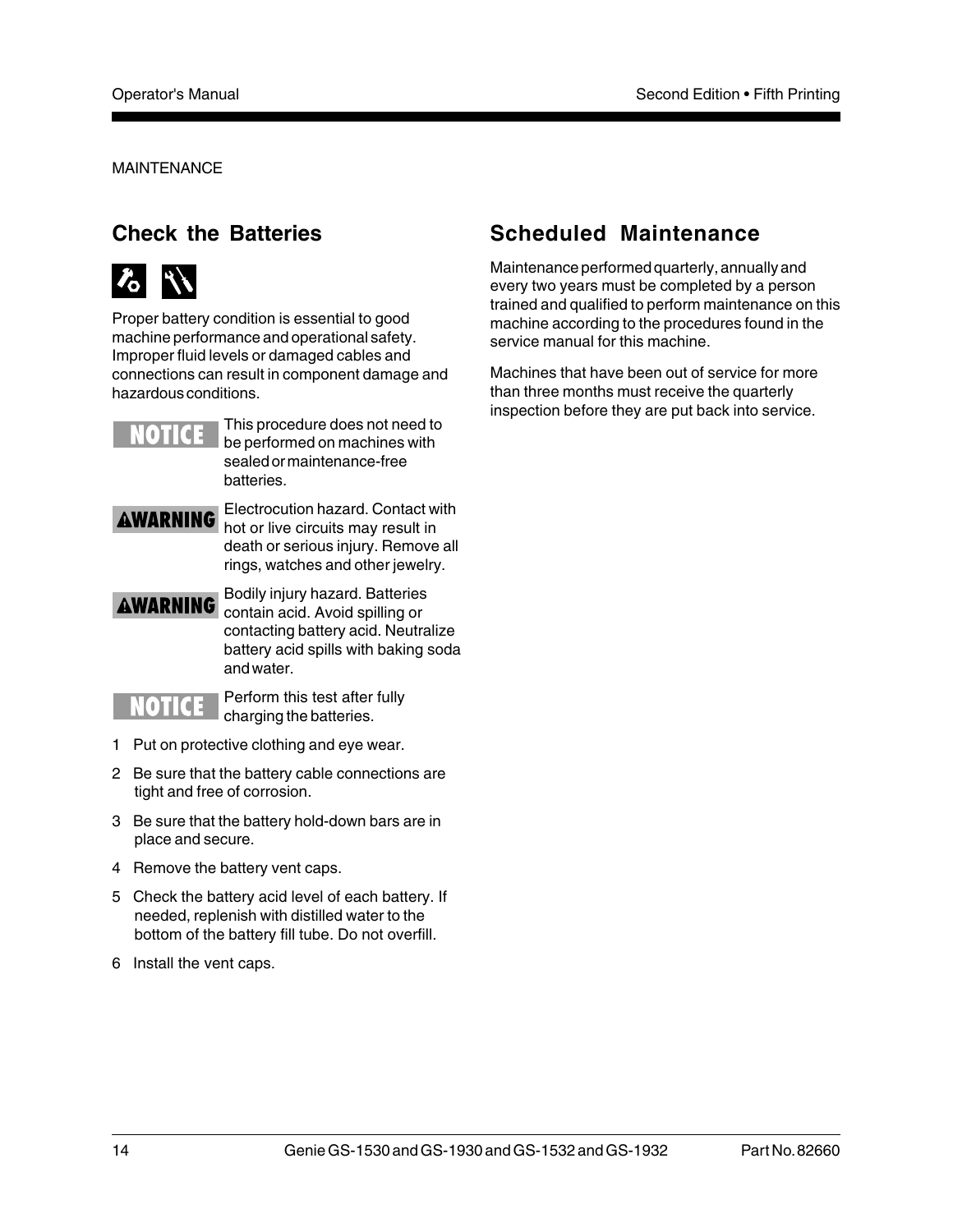## **Function Tests**



## **Do Not Operate Unless:**

- $\boxtimes$  You learn and practice the principles of safe machine operation contained in this operator's manual.
	- 1 Avoid hazardous situations.
	- 2 Always perform a pre-operation inspection.
	- **3 Always perform function tests prior to use.**

#### **Know and understand the function tests before going on to the next section.**

- 4 Inspect the workplace.
- 5 Only use the machine as it was intended.

### **Fundamentals**

The function tests are designed to discover any malfunctions before the machine is put into service. The operator must follow the step-by-step instructions to test all machine functions.

A malfunctioning machine must never be used. If malfunctions are discovered, the machine must be tagged and removed from service. Repairs to the machine may only be made by a qualified service technician, according to the manufacturer's specifications.

After repairs are completed, the operator must perform a pre-operation inspection and function tests again before putting the machine into service.

- 1 Select a test area that is firm, level and free of obstruction.
- 2 Be sure the battery pack is connected.

## **At the Ground Controls**

- 3 Pull out the platform and ground red Emergency Stop buttons to the on position.
- 4 Turn the key switch to ground control.
- 5 Observe the diagnostic LED readout.
- Result: LED should read -- or 23.

#### **Test Emergency Stop**

- 6 Push in the ground red Emergency Stop button to the off position.
- **O** Result: No functions should operate.
- 7 Pull out the red Emergency Stop button to the on position.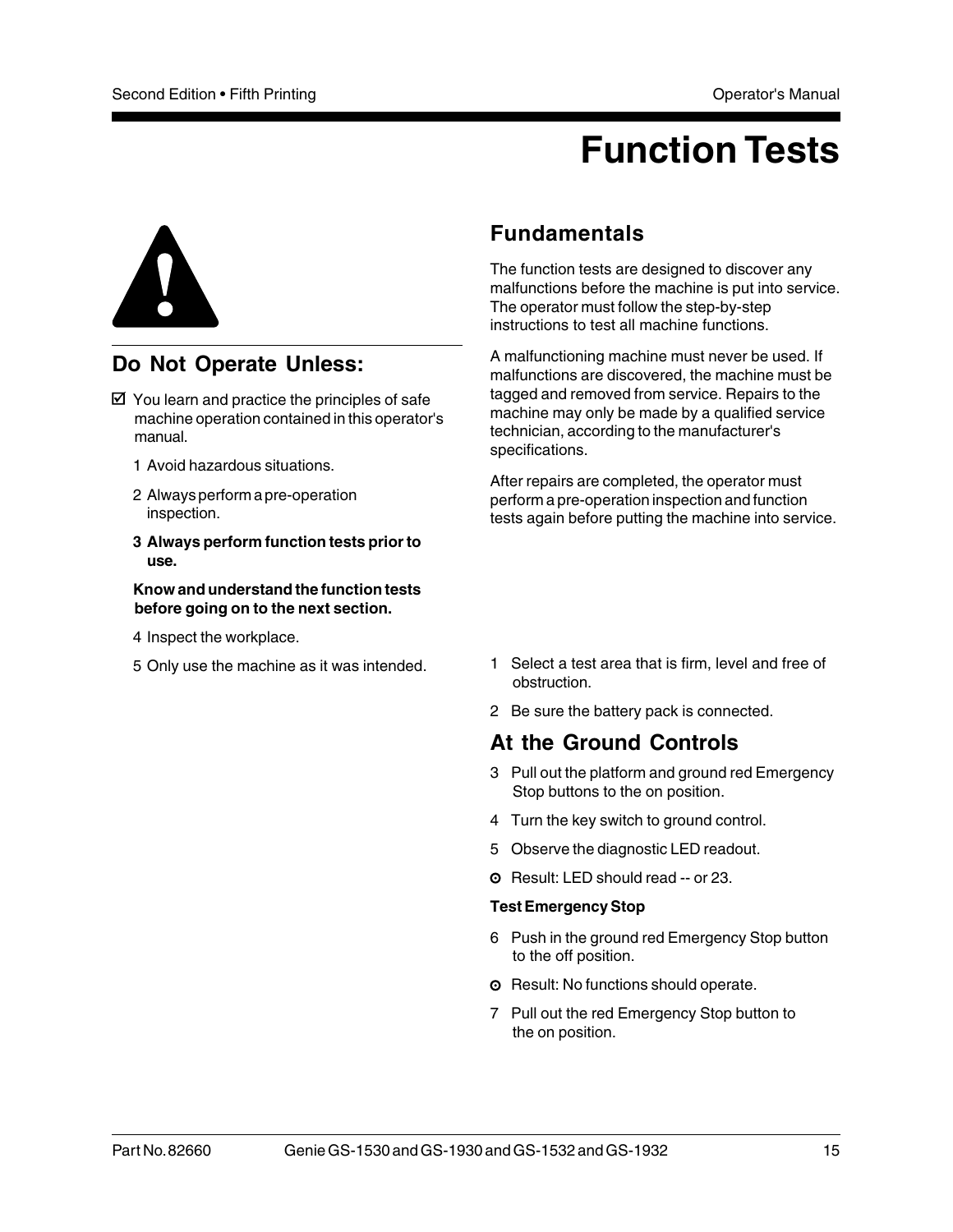#### FUNCTION TESTS

#### **Test the Up/Down Functions**

The audible warnings on this machine and the standard horn all come from the same central alarm. The horn is a constant tone. The descent alarm sounds at 60 beeps per minute. The alarm that goes off when the pothole guards have not deployed sounds at 300 beeps per minute. The alarm that goes off when the machine is not level sounds at 600 beeps per minute. An optional automotive-style horn is also available.

- 8 Activate the up function.
- **O** Result: The platform should raise.
- 9 Activate the down function.
- **O** Result: The platform should lower. The descent alarm should sound while the platform is lowering.

#### **Test the Auxiliary Lowering**

- 10 Activate the up function and raise the platform approximately 60 cm.
- 11 Pull the auxiliary lowering knob located behind the entry ladder.
- **O** Result: The platform should lower. The descent alarm will not sound.
- 12 Turn the key switch to platform control.

## **At the Platform Controls**

#### **Test Emergency Stop**

- 13 Push in the platform red Emergency Stop button to the off position.
- **O** Result: No functions should operate.

#### **Test the Horn**

- 14 Pull the red Emergency Stop button out to the on position.
- 15 Push the horn button.
- **O** Result: The horn should sound.

#### **Test the Function Enable Switch**

- 16 Do not hold the function enable switch on the control handle.
- 17 Slowly move the control handle in the direction indicated by the blue arrow, then in the direction indicated by the yellow arrow.
- **O** Result: No functions should operate.

#### **Test the Up/Down Functions**

- 18 Press the lift function select button.
- 19 Press and hold the function enable switch on the control handle.
- 20 Slowly move the control handle in the direction indicated by the blue arrow.
- **O** Result: The platform should raise. The pothole guards should deploy.
- 21 Release the control handle.
- **O** Result: The platform should stop raising.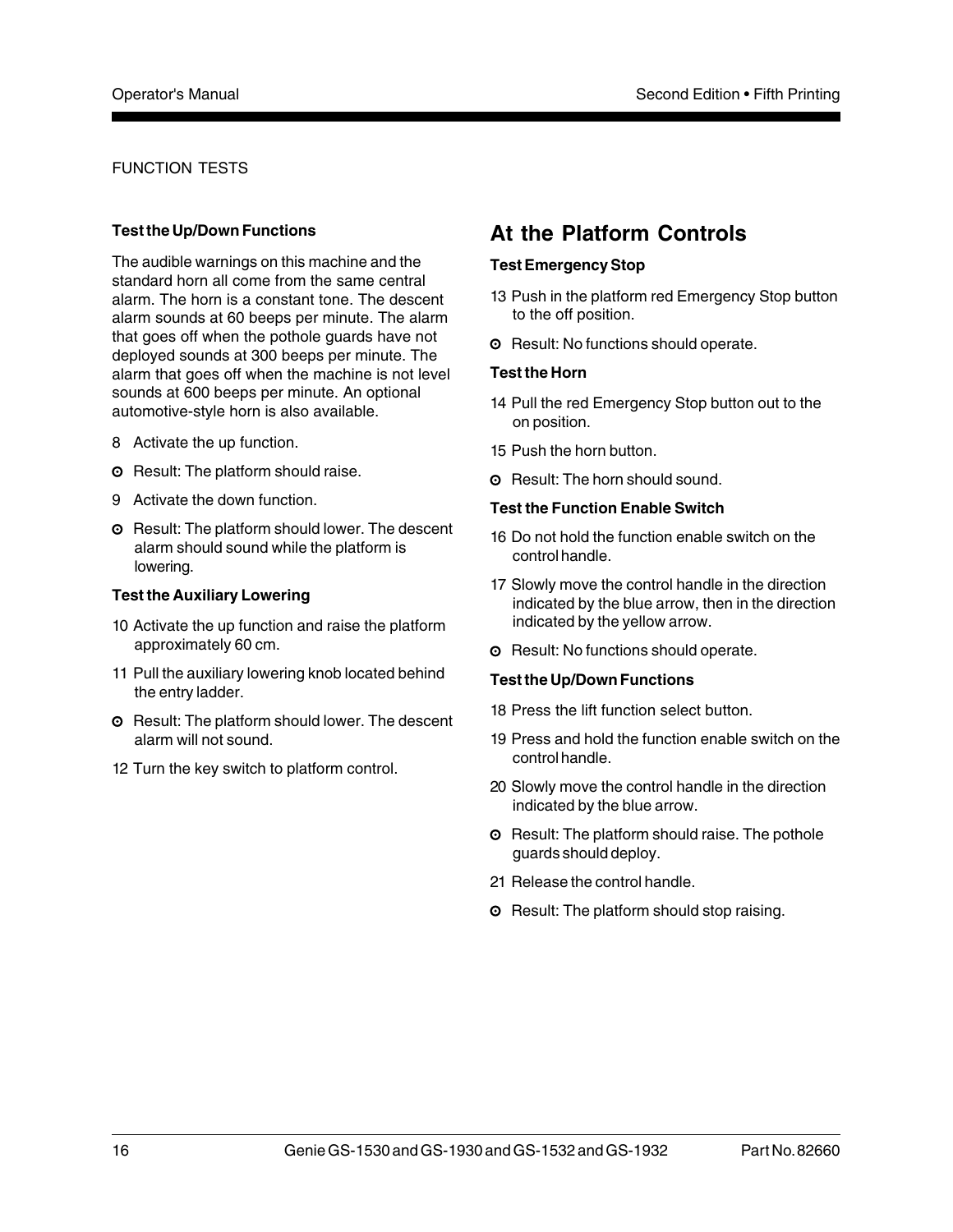#### FUNCTION TESTS

- 22 Press and hold the function enable switch. Slowly move the control handle in the direction indicated by the yellow arrow.
- **O** Result: The platform should lower. The descent alarm should sound while the platform is lowering.

When lowering the platform, the platform should stop when it is 2.1 m from the ground. Be sure the area below the platform is clear of personnel and obstructions before continuing. To continue lowering, release the control handle, wait 5 seconds, then move the control handle again.

#### **Test the Steering**

Note: When performing the steer and drive function tests, stand in the platform facing the steer end of the machine.

- 23 Press the drive function select switch.
- 24 Press and hold the function enable switch on the control handle.
- 25 Depress the thumb rocker switch on top of the control handle in the direction identified by the blue triangle on the control panel.
- **O** Result: The steer wheels should turn in the direction that the blue triangle points on the control panel.
- 26 Depress the thumb rocker switch in the direction identified by the yellow triangle on the control panel.
- **O** Result: The steer wheels should turn in the direction that the yellow triangle points on the control panel.

#### **Test Drive and Braking**

- 27 Press and hold the function enable switch.
- 28 Slowly move the control handle in the direction indicated by the blue arrow on the control panel until the machine begins to move, then return the handle to the center position.
- **O** Result: The machine should move in the direction that the blue arrow points on the control panel, then come to an abrupt stop.
- 29 Slowly move the control handle in the direction indicated by the yellow arrow on the control panel until the machine begins to move, then return the handle to the center position.
- **O** Result: The machine should move in the direction that the yellow arrow points on the control panel, then come to an abrupt stop.

Note: The brakes must be able to hold the machine on any slope it is able to climb.

#### **Test Limited Drive Speed**

- 30 Press the lift function select button.
- 31 Press and hold the function enable switch. Raise the platform approximately 1.2 m from the ground.
- **O** Result: The pothole guards should deploy.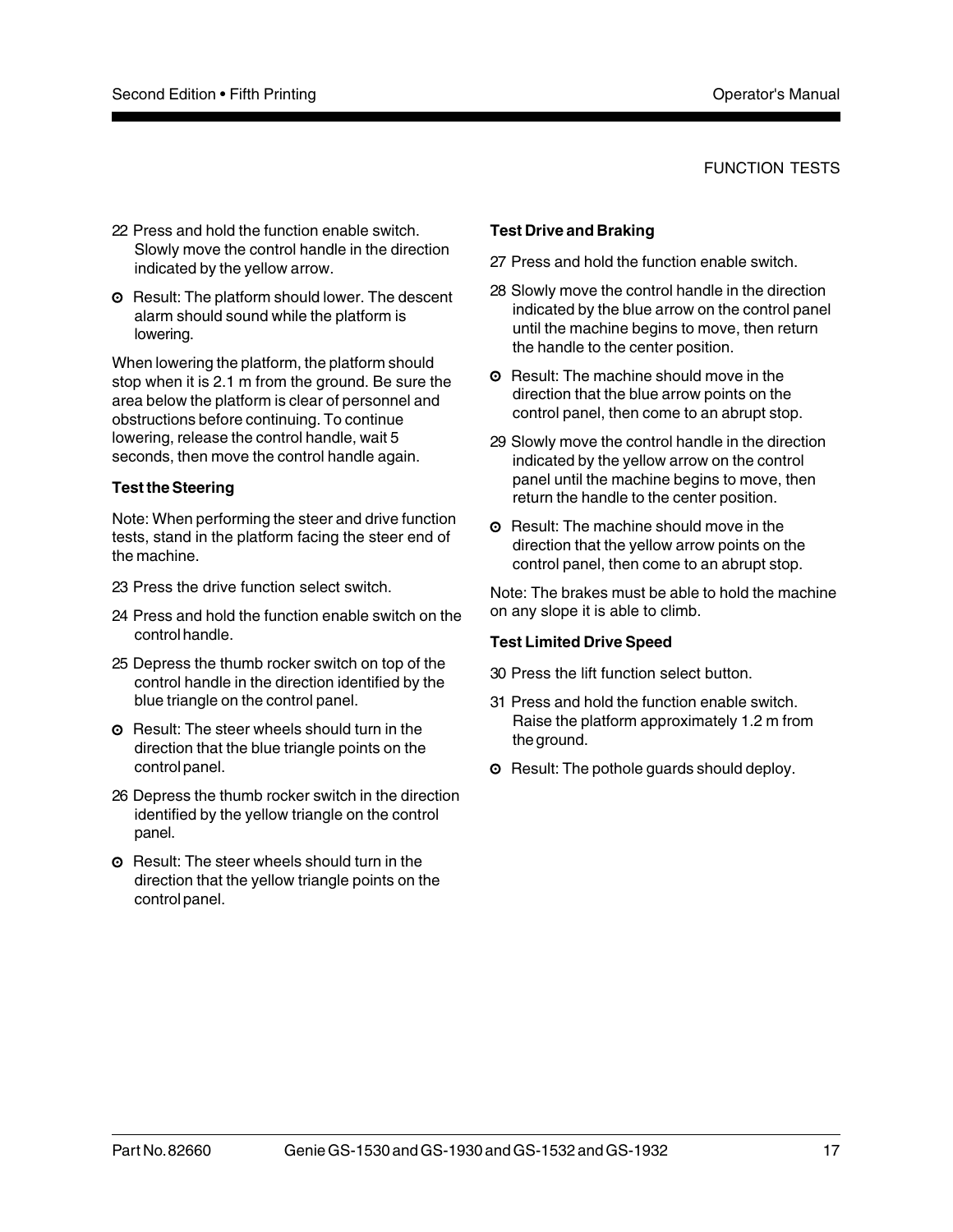#### FUNCTION TESTS

- 32 Press the drive function select switch.
- 33 Press and hold the function enable switch. Slowly move the control handle to the full drive position.
- **O** Result: The maximum achievable drive speed with the platform raised should not exceed 20 cm/s.

If the drive speed with the platform raised exceeds 20 cm/s, immediately tag and remove the machine from service.

#### **Test the Tilt Sensor Operation**

Note: Perform this test from the ground with the platform controller. Do not stand in the platform.

- 34 Fully lower the platform.
- 35 Place a 2x4 or similar piece of wood under both wheels on one side and drive the machine up onto them.
- 36 Raise the platform approximately 2.1 m from the ground.
- **O** Result: The platform should stop and the tilt alarm will sound at 600 beeps per minute.
- 37 Move the drive control handle in the direction indicated by the blue arrow, then move the drive control handle in the direction indicated by the yellow arrow.
- **O** Result: The drive function should not work in either direction.
- 38 Lower the platform and remove both pieces of wood.

#### **Test the Pothole Guards**

Note: The pothole guards should automatically deploy when the platform is raised. The pothole guards activate another limit switch which allows the machine to continue to function. If the pothole guards do not deploy, an alarm sounds and the machine will not drive.

39 Raise the platform.

- **O** Result: When the platform is raised 1.2 m from the ground, the pothole guards should deploy.
- 40 Press on the pothole guards on one side, and then the other.
- **O** Result: The pothole guards should not move.
- 41 Lower the platform.
- **O** Result: The pothole quards should return to the stowed position.
- 42 Place a 2x4 or similar piece of wood under a pothole guard. Raise the platform.
- **O** Result: Before the platform is raised 2.1 m from the ground, an alarm should sound and the drive function should not work.
- 43 Lower the platform and remove the 2x4.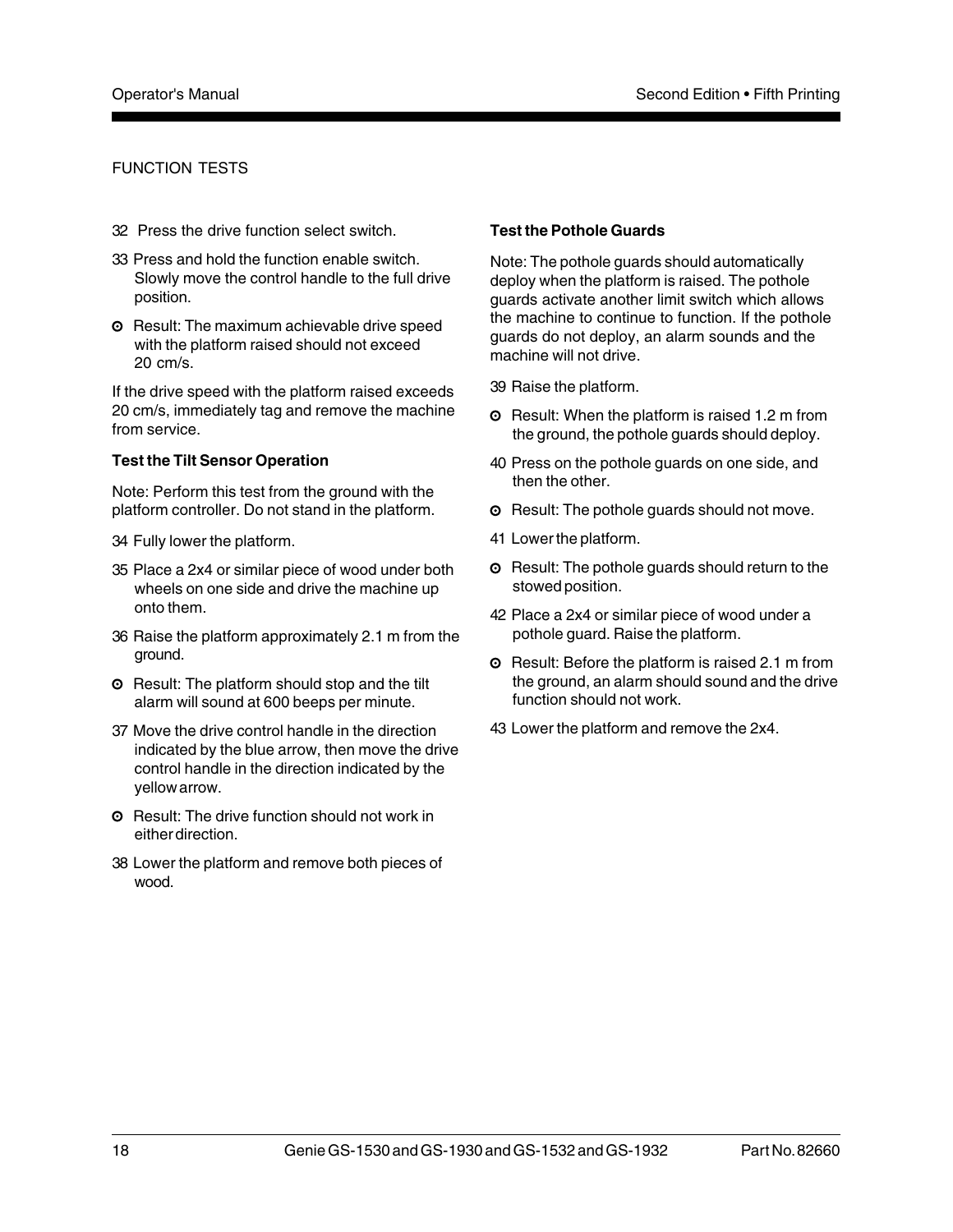## **Workplace Inspection**



## **Do Not Operate Unless:**

- $\boxtimes$  You learn and practice the principles of safe machine operation contained in this operator's manual.
	- 1 Avoid hazardous situations.
	- 2 Always perform a pre-operation inspection.
	- 3 Always perform function tests prior to use.
	- **4 Inspect the workplace.**

**Know and understand the workplace inspection before going on to the next section.**

5 Only use the machine as it was intended.

## **Fundamentals**

The workplace inspection helps the operator determine if the workplace is suitable for safe machine operation. It should be performed by the operator prior to moving the machine to the workplace.

It is the operator's responsibility to read and remember the workplace hazards, then watch for and avoid them while moving, setting up and operating the machine.

## **Workplace Inspection**

Be aware of and avoid the following hazardous situations:

- drop-offs or holes
- bumps, floor obstructions or debris
- sloped surfaces
- unstable or slippery surfaces
- · overhead obstructions and high voltage conductors
- · hazardous locations
- inadequate surface support to withstand all load forces imposed by the machine
- wind and weather conditions
- · the presence of unauthorized personnel
- other possible unsafe conditions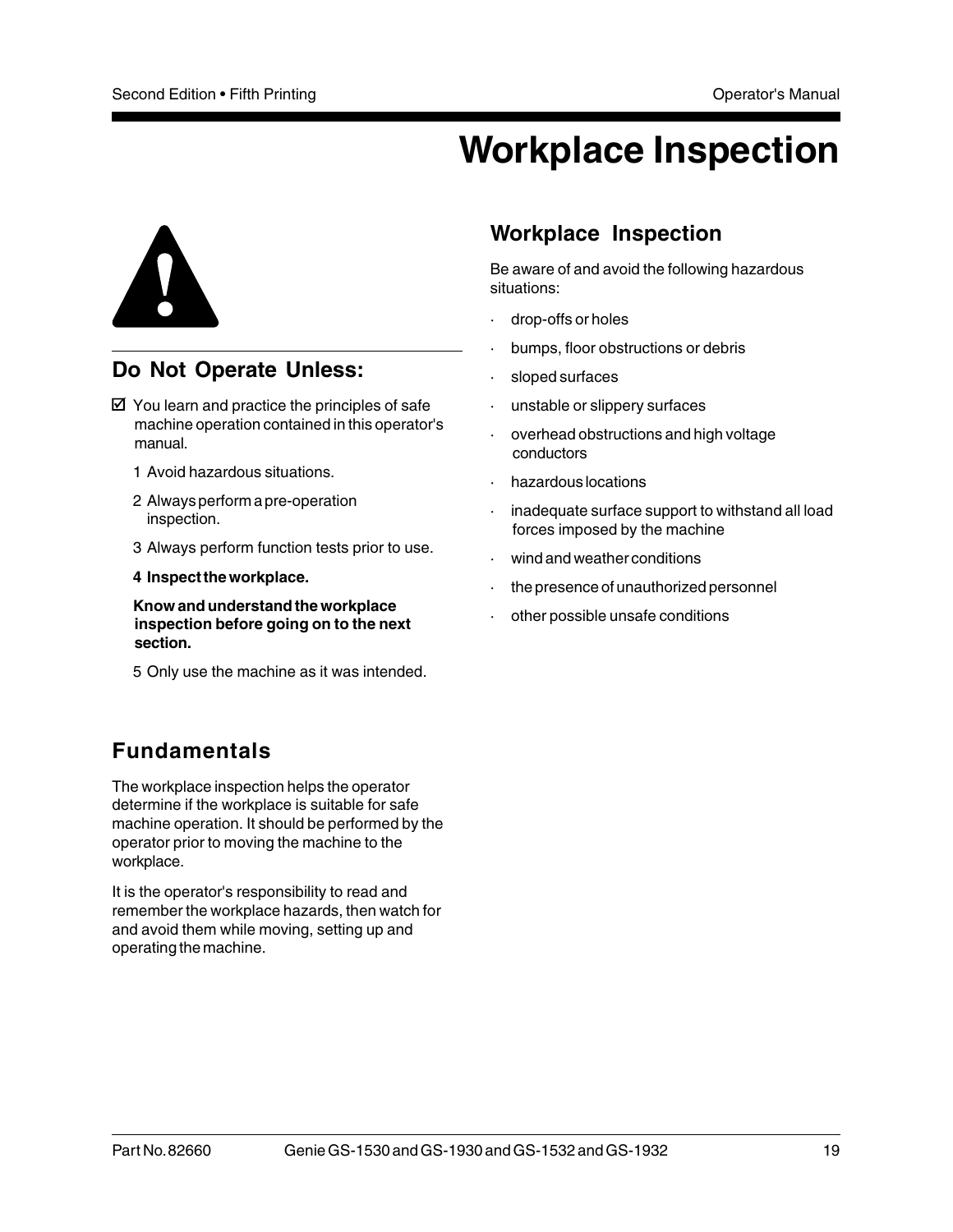## **Operating Instructions**



## **Do Not Operate Unless:**

- $\boxtimes$  You learn and practice the principles of safe machine operation contained in this operator's manual.
	- 1 Avoid hazardous situations.
	- 2 Always perform a pre-operation inspection.
	- 3 Always perform function tests prior to use.
	- 4 Inspect the workplace.
	- **5 Only use the machine as it was intended.**

## **Fundamentals**

The Operating Instructions section provides instructions for each aspect of machine operation. It is the operator's responsibility to follow all the safety rules and instructions in the operator's, safety and responsibilities manuals.

Using the machine for anything other than lifting personnel, along with their tools and materials, to an aerial work site is unsafe and dangerous.

Only trained and authorized personnel should be permitted to operate a machine. If more than one operator is expected to use a machine at different times in the same work shift, they must all be qualified operators and are all expected to follow all safety rules and instructions in the operator's, safety and responsibilities manuals. That means every new operator should perform a pre-operation inspection, function tests, and a workplace inspection before using the machine.

## **Emergency Stop**

Push in the red Emergency Stop button to the off position at the ground controls or the platform controls to stop all functions.

Repair any function that operates when either Emergency Stop button is pushed in.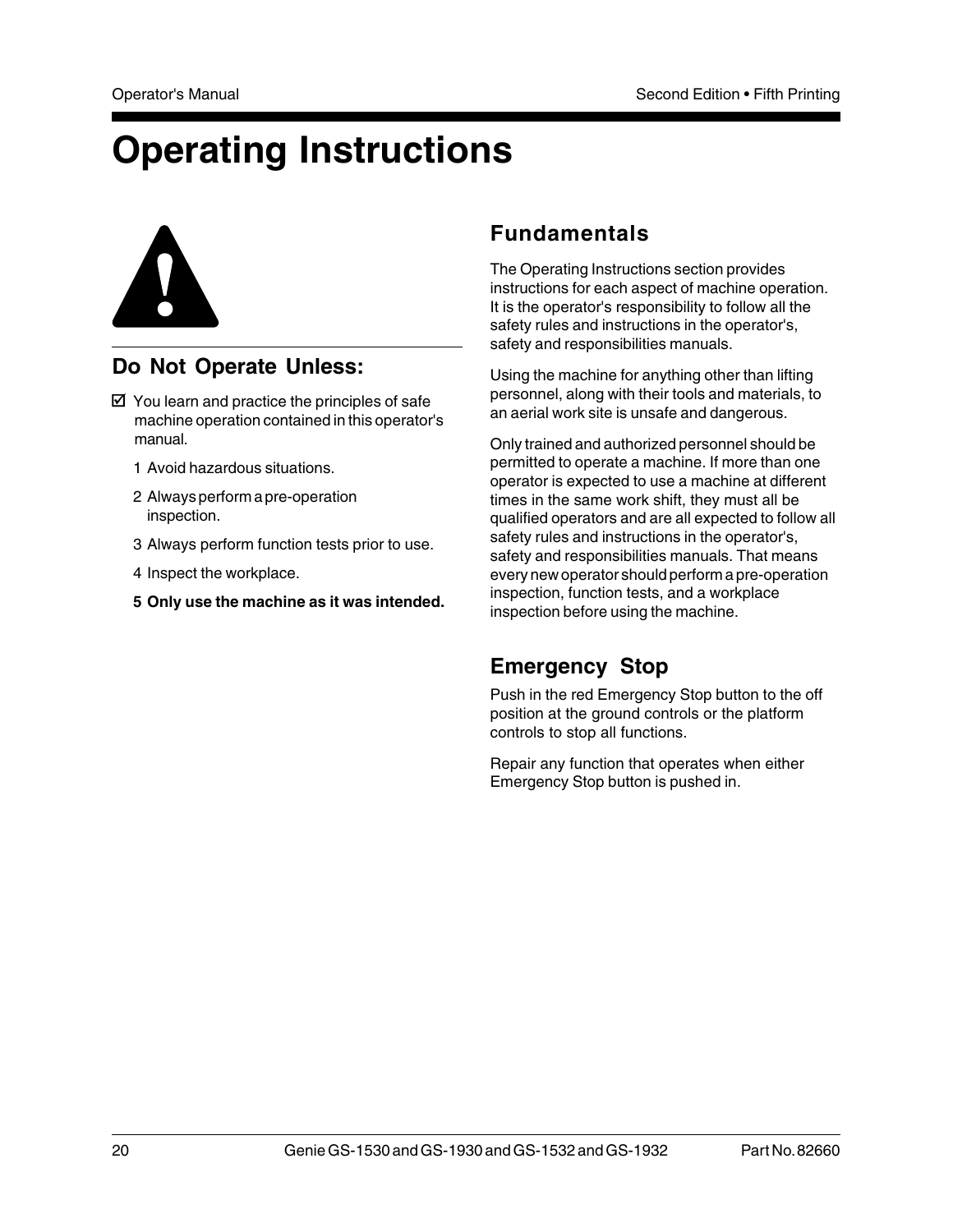#### OPERATING INSTRUCTIONS

## **Auxiliary Lowering**

1 Pull the auxiliary lowering knob.

### **Operation From Ground**

- 1 Turn the key switch to ground control.
- 2 Pull out the platform and ground red Emergency Stop buttons to the on position.
- 3 Be sure the battery pack is connected before operating the machine.

#### **To Position Platform**

1 Move the up/down toggle switch according to the markings on the control panel.

Drive and steer functions are not available from the ground controls.

## **Operation From Platform**

- 1 Turn the key switch to platform control.
- 2 Pull out the platform and ground red Emergency Stop buttons to the on position.
- 3 Be sure the battery pack is connected before operating the machine.

#### **To Position Platform**

- 1 Press the lift function select button.
- 2 Press and hold the function enable switch on the control handle.
- 3 Move the control handle according to the markings on the control panel.

When lowering the platform, the platform should stop when it is 2.1 m from the ground. Be sure the area below the platform is clear of personnel and obstructions before continuing. To continue lowering, release the control handle, wait 5 seconds, then move the control handle again.

#### **To Steer**

- 1 Press the drive function select button.
- 2 Press and hold the function enable switch on the control handle.
- 3 Turn the steer wheels with the thumb rocker switch located on the top of the control handle.

#### **To Drive**

- 1 Press the drive function select button.
- 2 Press and hold the function enable switch on the control handle.
- 3 Increase speed: Slowly move the control handle off center.

Decrease speed: Slowly move the control handle toward center.

Stop: Return the control handle to center or release the function enable switch.

Use the color-coded direction arrows on the platform controls and on the platform to identify the direction the machine will travel.

Machine travel speed is restricted when the platform is raised.

Battery condition will affect machine performance. Machine drive speed and function speed will drop when the low battery indicator light is on or when the last light on the battery level indicator is flashing.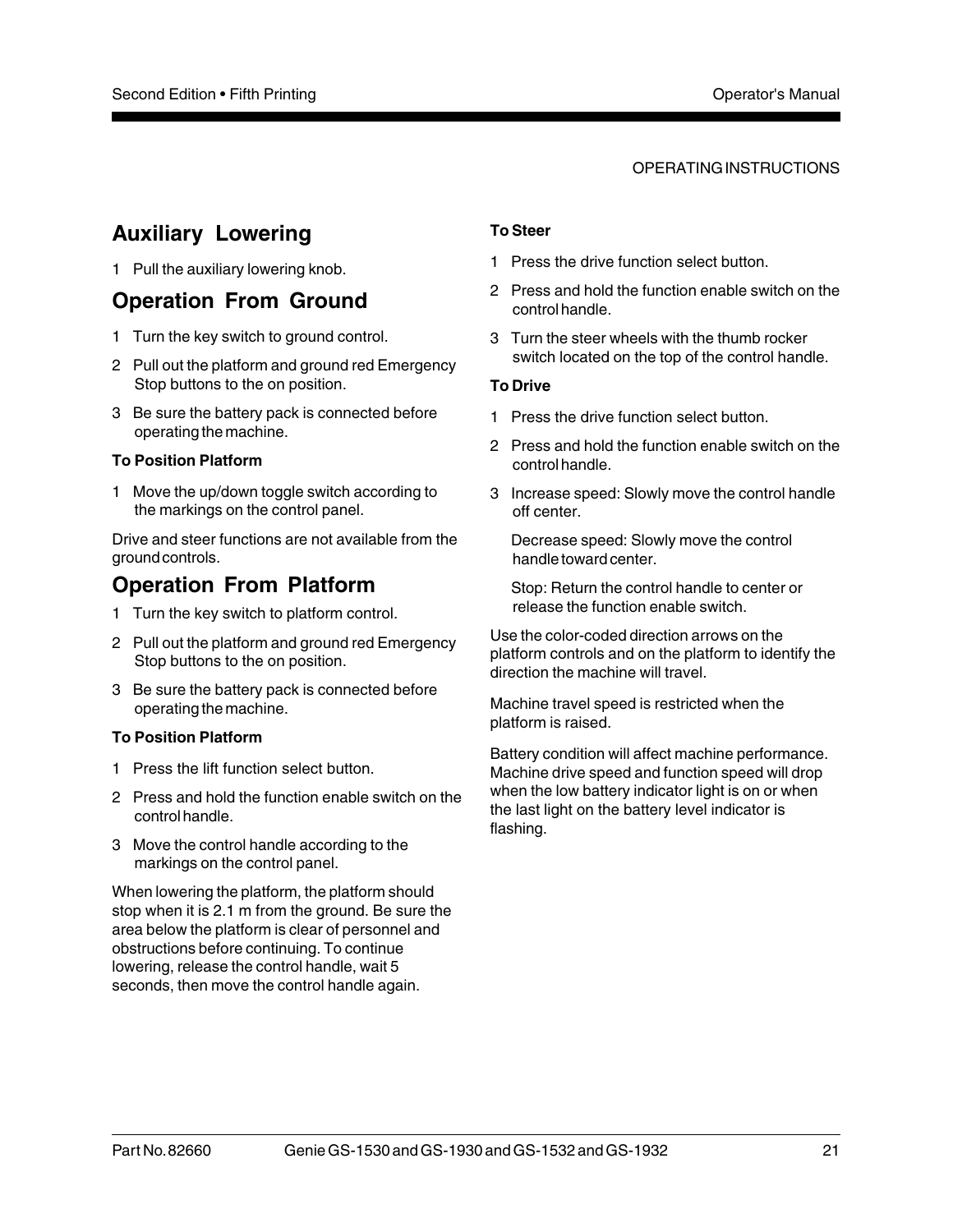#### OPERATING INSTRUCTIONS

#### **Error Indicator Light On**



If the error indicator light is on, push in and pull out the red Emergency Stop button to reset the system.

If the light stays on, tag and remove the machine from service.

#### **Error Indicator Light Flashing**



If the error indicator light is flashing, the platform is overloaded and no functions will operate. An alarm will sound at the platform controls.

Push in and pull out the red Emergency Stop button. The error indicator light will be off.

Remove weight from the platform. If the platform is still overloaded, the light will flash again.

## **To Extend and Retract Platform**

- 1 Step on the platform extension release pedal on the platform toeboard.
- 2 Grasp the platform guard rails carefully and push to extend the platform to the mid-position stop.
- 3 Step on the release pedal again and push to fully extend the platform.

Do not stand on the platform extension while trying to extend it.

4 Step on the platform extension release pedal and pull to retract the platform to the midposition stop. Step again to fully retract the platform.

## **Operation From Ground with Controller**

Maintain safe distances between the operator, machine and fixed objects.

Be aware of the direction the machine will travel when using the controller.

## **After Each Use**

- 1 Select a safe parking location—firm level surface, clear of obstruction and traffic.
- 2 Lower the platform.
- 3 Turn the key switch to the off position and remove the key to secure from unauthorized use.
- 4 Chock the wheels.
- 5 Charge the batteries.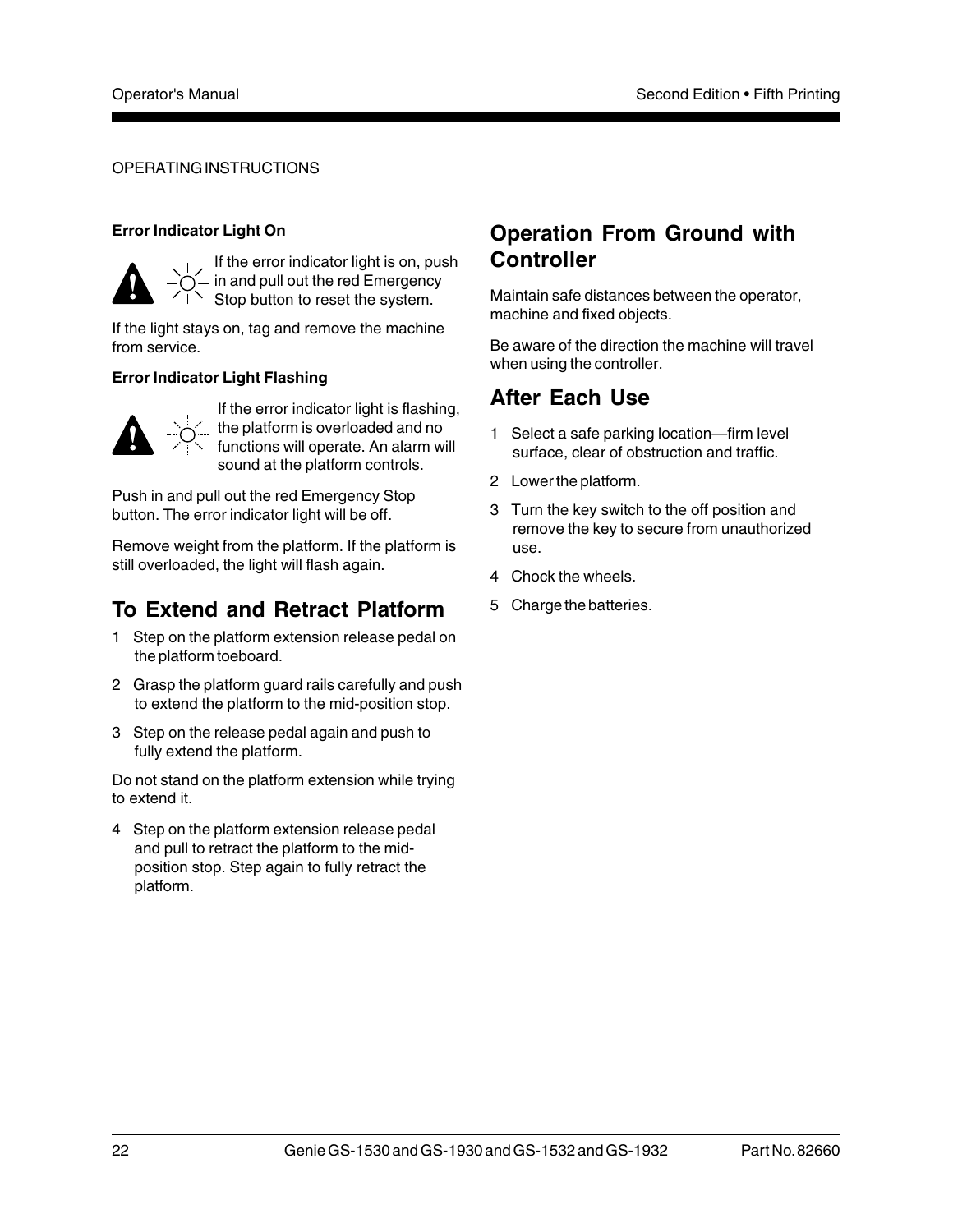OPERATING INSTRUCTIONS



## **Battery and Charger Instructions**

## **Observe and Obey:**

- $\boxtimes$  Do not use an external charger or booster battery.
- $\boxtimes$  Charge the battery in a well-ventilated area.
- $\boxtimes$  Use proper AC input voltage for charging as indicated on the charger.
- $\boxtimes$  Use only a Genie authorized battery and charger.

## **Dry Battery Filling and Charging Instructions**

- 1 Remove the battery vent caps and permanently remove the plastic seal from the battery vent openings.
- 2 Fill each cell with battery acid (electrolyte) until the level is sufficient to cover the plates.

Do not fill to maximum level until the battery charge cycle is complete. Overfilling can cause the battery acid to overflow during charging. Neutralize battery acid spills with baking soda and water.

- 3 Install the battery vent caps.
- 4 Charge the battery.
- 5 Check the battery acid level when the charging cycle is complete. Replenish with distilled water to the bottom of the fill tube. Do not overfill.

## **To Charge Battery**

- 1 Be sure the batteries are connected before charging the batteries.
- 2 Open the battery compartment. The compartment should remain open for the entire charging cycle.
- 3 Remove the battery vent caps and check the battery acid level. If necessary, add only enough distilled water to cover the plates. Do not overfill prior to the charge cycle.
- 4 Replace the battery vent caps.
- 5 Connect the battery charger to a 3-wire grounded AC circuit.
- 6 Turn the battery charger on.
- 7 The charger will indicate when the battery is fully charged.
- 8 Check the battery acid level when the charging cycle is complete. Replenish with distilled water to the bottom of the fill tube. Do not overfill.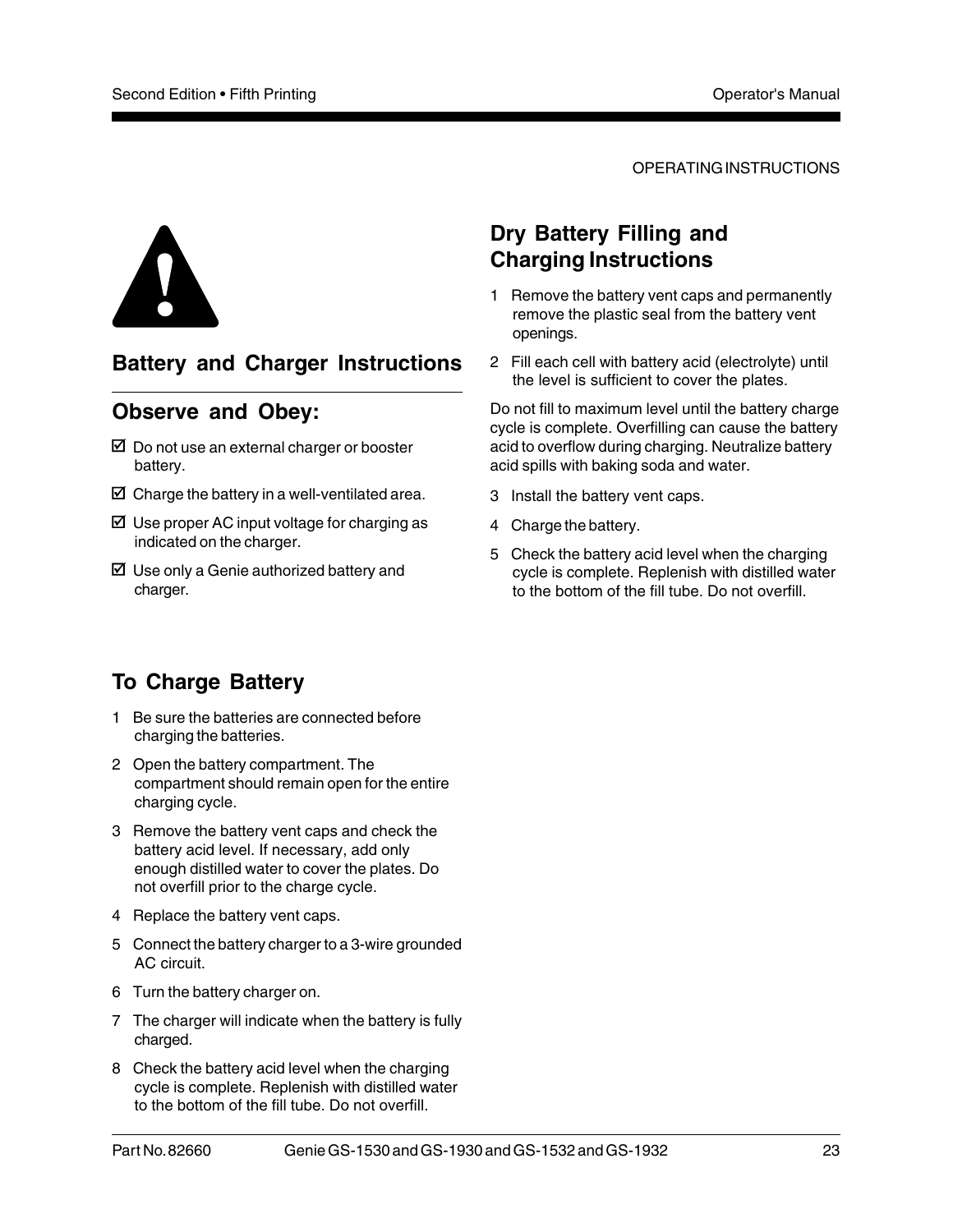## **Decals**

## **Decal Inspection**

Use the pictures on the next page to verify that all decals are legible and in place.

Below is a numerical list with quantities and descriptions.

| Part No. | <b>Description</b>                 | Quantity |
|----------|------------------------------------|----------|
| 28174    | Label - Power to Platform, 230V    | 2        |
| 28235    | Label - Power to Platform, 115V    | 2        |
| 40434    | Label - Lanyard Anchorage          | 3        |
| 43618    | Label - Directional Arrows         | 2        |
| 43658    | Label - Power to Charger, 230V     | 1        |
| 44980    | Label - Power to Charger, 115V     | 1        |
| 52475    | Label - Transport Tie-down         | 5        |
| 62053    | Cosmetic - Genie GS-1530           | 2        |
| 62054    | Cosmetic - Genie GS-1930           | 2        |
| 65057    | Label - Controller Indentification | 1        |
| 78673    | Platform Control Panel             | 1        |
| 82287    | Cosmetic - Genie GS-1932           | 2        |
| 82474    | Warning - Safety Chock             | 2        |
| 82476    | Danger - Electrocution Hazard      | 2        |
| 82481    | Danger - Battery/Charger Safety    | 1        |
| 82482    | Label - Auxiliary Lowering         | 1        |
| 82487    | Notice - Operating Instructions    | 2        |
| 82488    | Notice - Error Indicator Light     | 1        |

| Part No. | <b>Description</b>                                        | Quantity |
|----------|-----------------------------------------------------------|----------|
| 82495    | Danger - Brake Release Safety &<br>Operating Instructions | 1        |
| 82497    | Danger - Manual Force, 200/400 N                          | 1        |
| 82502    | Label - LED Diagnostic Readout                            | 1        |
| 82560    | Warning - Skin Injection Hazard                           | 1        |
| 82562    | Danger - Crushing Hazard                                  | 4        |
| 82567    | Ground Control Panel                                      | 1        |
| 82568    | Cosmetic - Genie GS-1532                                  | 2        |
| 82570    | Label - Wheel Load, GS-1532                               | 4        |
| 82571    | Label - Wheel Load, GS-1932                               | 4        |
| 82664    | Danger - Maximum Capacity, GS-1532                        | 1        |
| 82665    | Danger - Maximum Capacity, GS-1932                        | 1        |
| 82668    | Label - Capacity Indicator, GS-1532<br>(if equipped)      | 1        |
| 82669    | Label - Capacity Indicator, GS-1932<br>(if equipped)      | 1        |
| 97582    | Danger - Manual Force, 400 N                              | 1        |
| 133239   | Label - Maximum Capacity,                                 |          |

GS-1530 and GS-1532 1 133240 Label - Maximum Capacity, GS-1930 and GS-1932 1

 $\overline{\phantom{0}}$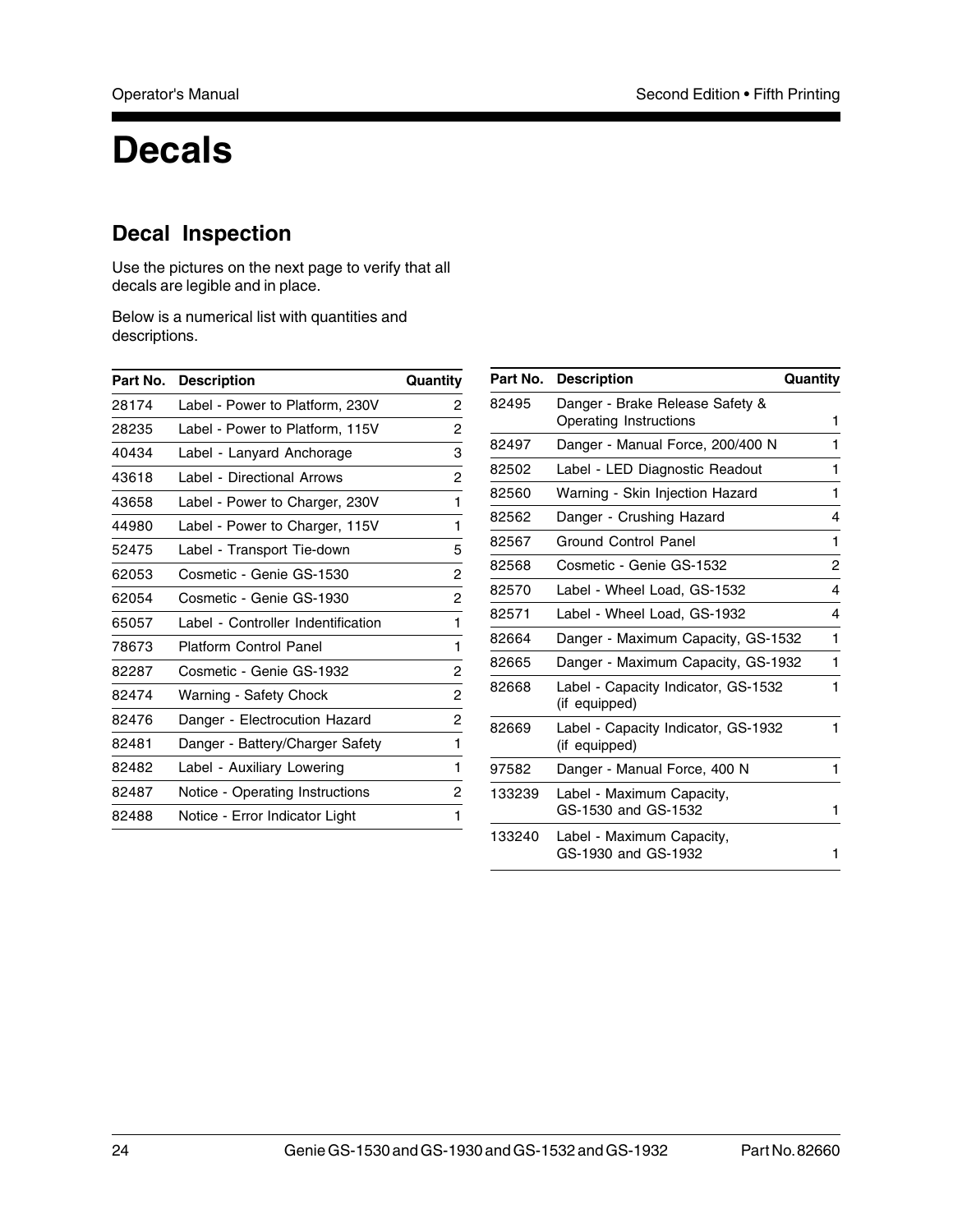

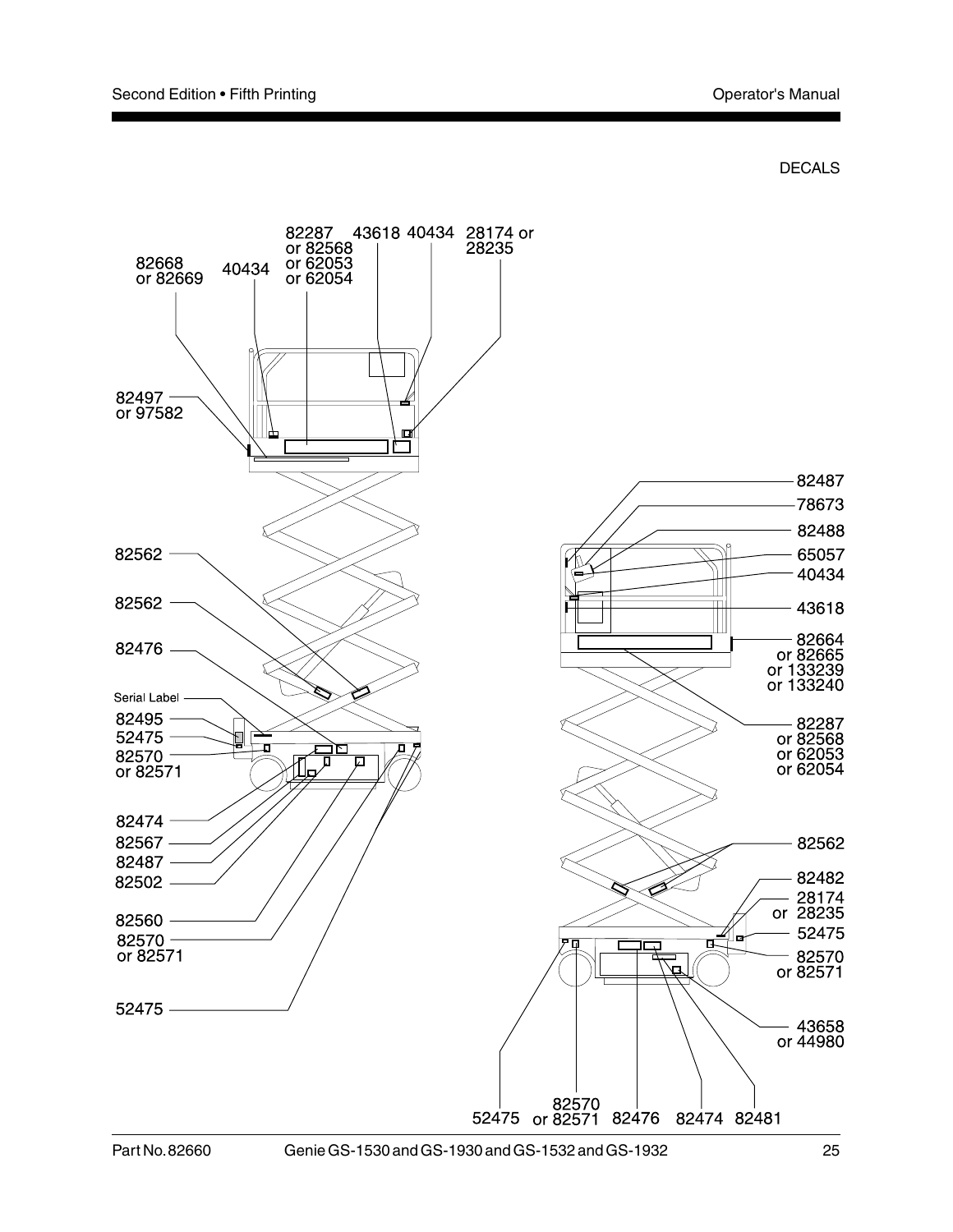## **Transport and Lifting Instructions**



## **Observe and Obey:**

- $\boxtimes$  Common sense and planning must be applied to control the movement of the machine when lifting it with a crane or forklift.
- $\boxtimes$  The transport vehicle must be parked on a level surface.
- $\boxtimes$  The transport vehicle must be secured to prevent rolling while the machine is being loaded.
- $\boxtimes$  Be sure the vehicle capacity, loading surfaces and chains or straps are sufficient to withstand the machine weight. See the serial label for the machine weight.
- $\boxtimes$  The machine must be on a level surface or secured before releasing the brakes.
- $\boxtimes$  Do not allow the rails to fall when the snap pins are removed. Maintain a firm grasp on the rails when the rails are lowered.

## **Brake Release Operation**



- 1 Chock the wheels to prevent the machine from rolling.
- 2 Be sure the winch line is properly secured to the drive chassis tie points and the path is clear of all obstructions.
- 3 **Before serial number GS04-65105:** Turn the black brake release knob counterclockwise to open the brake valve.

**After serial number GS04-65104:** Push in the black brake release knob to open the brake valve.

4 Pump the red brake release pump knob.

After the machine is loaded:

- 1 Chock the wheels to prevent the machine from rolling.
- 2 **Before serial number GS04-65105:** Turn the brake release knob clockwise to close the brake valve.

**After serial number GS04-65104:** Press the drive function select button. Press and hold the function enable switch on the control handle. Move the control handle off center to reset the brakes.

Towing the Genie GS-1530, the GS-1930, the GS-1532 and the GS-1932 is not recommended. If the machine must be towed, do not exceed 2 mph / 3.2 km/h.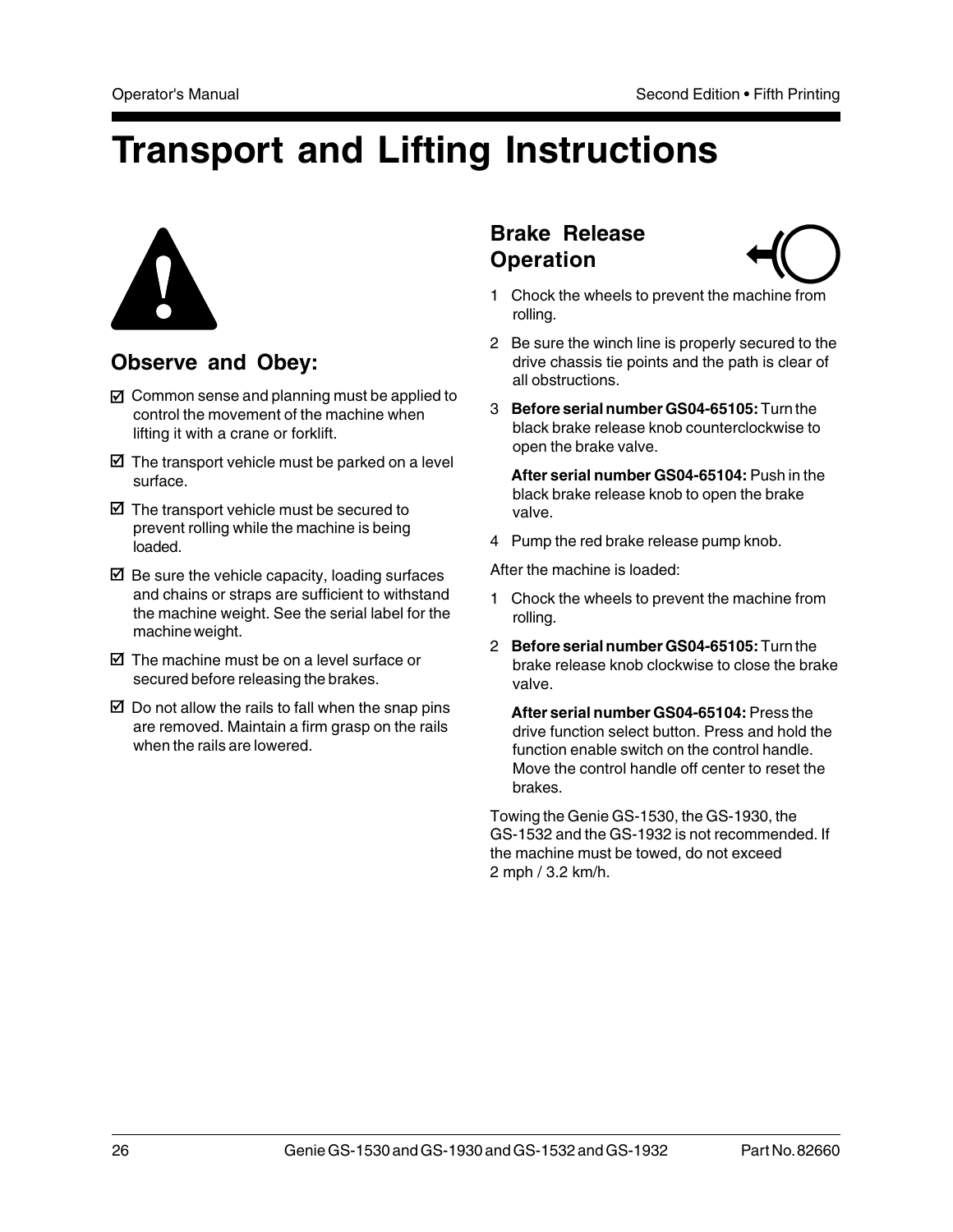#### TRANSPORT AND LIFTING INSTRUCTIONS



## **Observe and Obey:**

- $\boxtimes$  Only qualified riggers should rig and lift the machine.
- $\boxtimes$  Be sure the crane capacity, loading surfaces and straps or lines are sufficient to withstand the machine weight. See serial label.

## **Lifting Instructions**

Fully lower the platform. Be sure the extension deck, controls and component trays are secure. Remove all loose items on the machine.

Determine the center of gravity of your machine using the table and the picture on this page.

Attach the rigging only to the designated lifting points on the machine. There are two 1 inch / 2.5 cm holes on the front of the machine and two holes in the ladder for lifting.

Adjust the rigging to prevent damage to the machine and to keep the machine level.

| Center of gravity   | X Axis  | <b>Y</b> Axis |
|---------------------|---------|---------------|
| GS-1530 and GS-1532 | 49.8 cm | 47.2 cm       |
| GS-1930 and GS-1932 | 50.8 cm | 49.5 cm       |

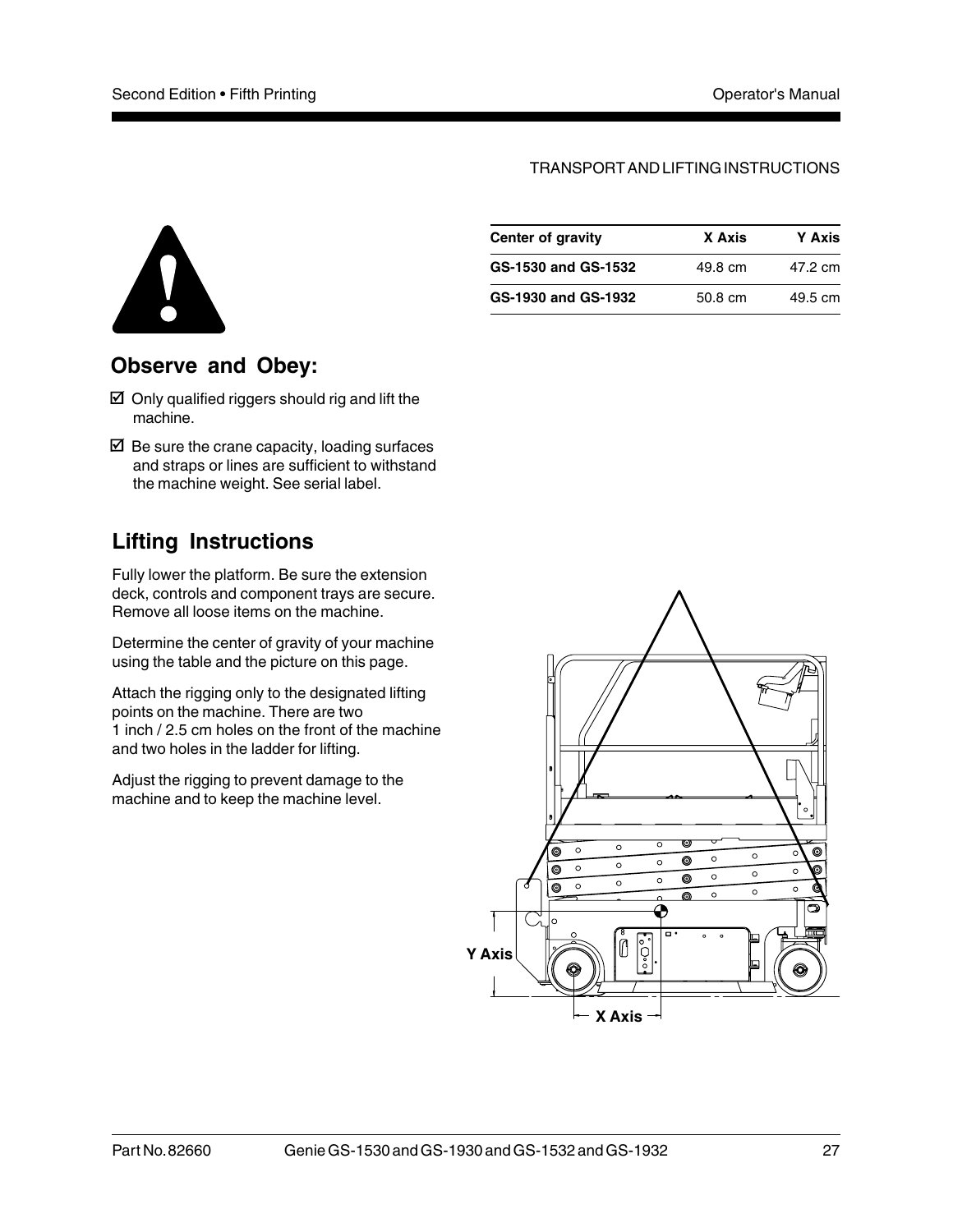#### TRANSPORT AND LIFTING INSTRUCTIONS

## **Securing to Truck or Trailer for Transit**

Always use the extension deck lock when the machine is transported.

Turn the key switch to the off position and remove the key before transporting.

Inspect the entire machine for loose or unsecured items.

Use chains or straps of ample load capacity.

Use a minimum of 2 chains or straps.

Adjust the rigging to prevent damage to the chains.



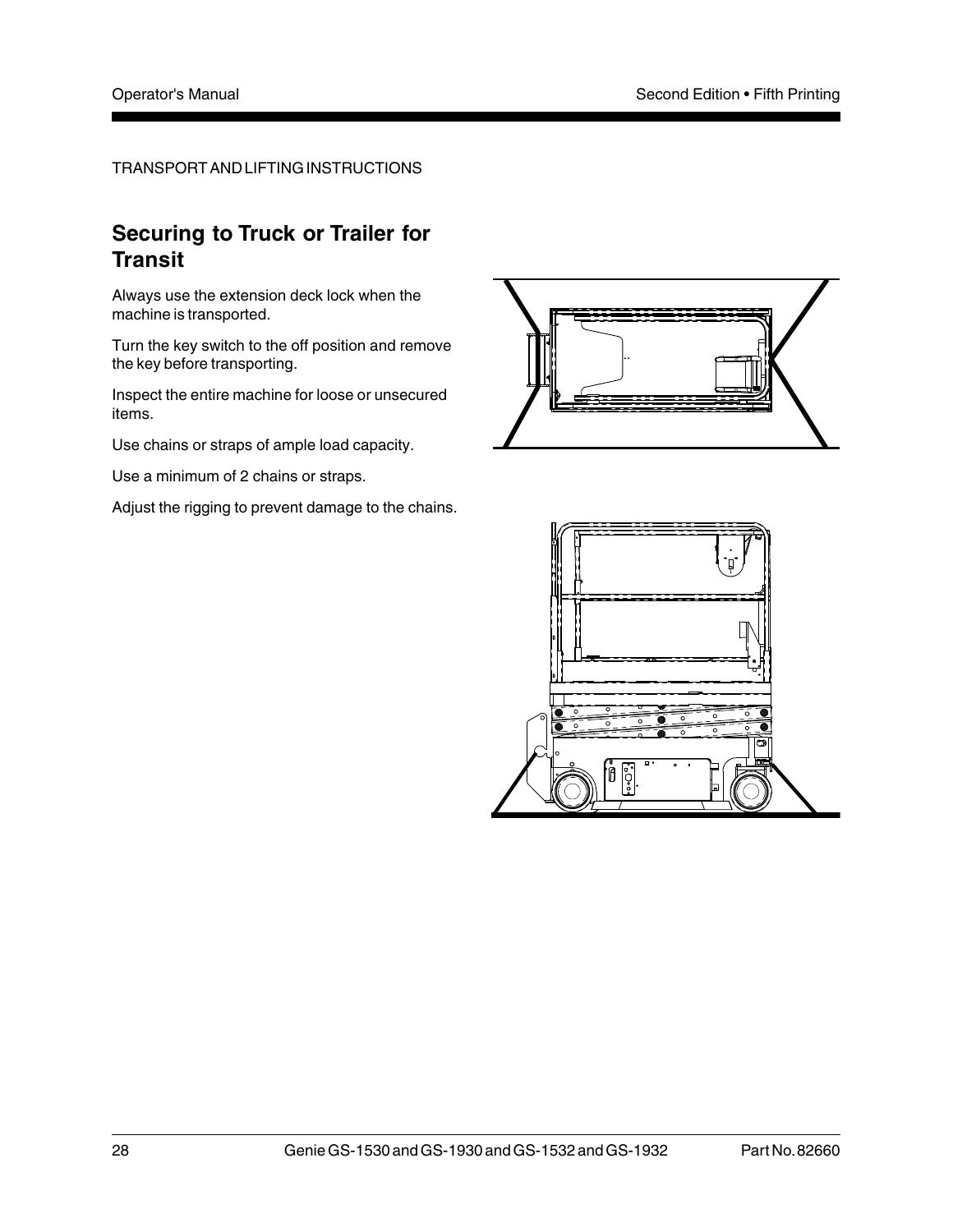## **Specifications**

| <b>GS-1530 and GS-1532</b>                                                                       |                  |
|--------------------------------------------------------------------------------------------------|------------------|
| Height, working maximum                                                                          | 6.4 <sub>m</sub> |
| Height, platform maximum                                                                         | 4.6 m            |
| Height, stowed maximum<br>Rails up                                                               | $2.02 \text{ m}$ |
| Height, stowed maximum<br>Rails folded                                                           | 1.73 m           |
| Height, stowed maximum<br>Rails off                                                              | 97 cm            |
| Height, guard rails                                                                              | 1.1 <sub>m</sub> |
| Width - GS-1532                                                                                  | 81.3 cm          |
| Width - GS-1530                                                                                  | 76.2 cm          |
| Length, stowed                                                                                   | $1.82 \text{ m}$ |
| Length, platform extended                                                                        | 2.73 m           |
| Maximum load capacity<br>machines without capacity indicator                                     | 272 kg           |
| Maximum load capacity<br>machines with capacity indicator                                        | 272 - 484 ka     |
| Wheelbase                                                                                        | $1.32 \; m$      |
| Turning radius (outside)                                                                         | 1.55 m           |
| Turning radius (inside)                                                                          | 0 cm             |
| Ground clearance                                                                                 | 6.1 cm           |
| Ground clearance<br>Pothole guards deployed                                                      | $1.9 \text{ cm}$ |
| Weight<br>(Machine weights vary with option configurations)                                      | See Serial Label |
| Gradeability                                                                                     | 30%              |
| Airborne noise emissions<br>Maximum sound level at normal operating workstations<br>(A-weighted) | >70 dB           |

| 4 Batteries, 6V 225AH       |
|-----------------------------|
| 24V                         |
| Proportional                |
| $1.6$ m x 74 cm             |
| 90.4 cm                     |
| standard                    |
| 241 bar                     |
| $12 \times 4.5 \times 8$ in |
|                             |
| 4.0 km/h                    |
| $0.8$ km/h<br>12.5 m/55 sec |
|                             |
| 1510 kg                     |
| 1092 kg                     |
| 546 kg                      |
| 9.4 $kg/cm2$<br>924 kPa     |
| 9.13 kPa                    |
|                             |

Note: Floor loading information is approximate and does not incorporate different option configurations. It should be used only with adequate safety factors.

Continuous improvement of our products is a Genie policy. Product specifications are subject to change without notice or obligation.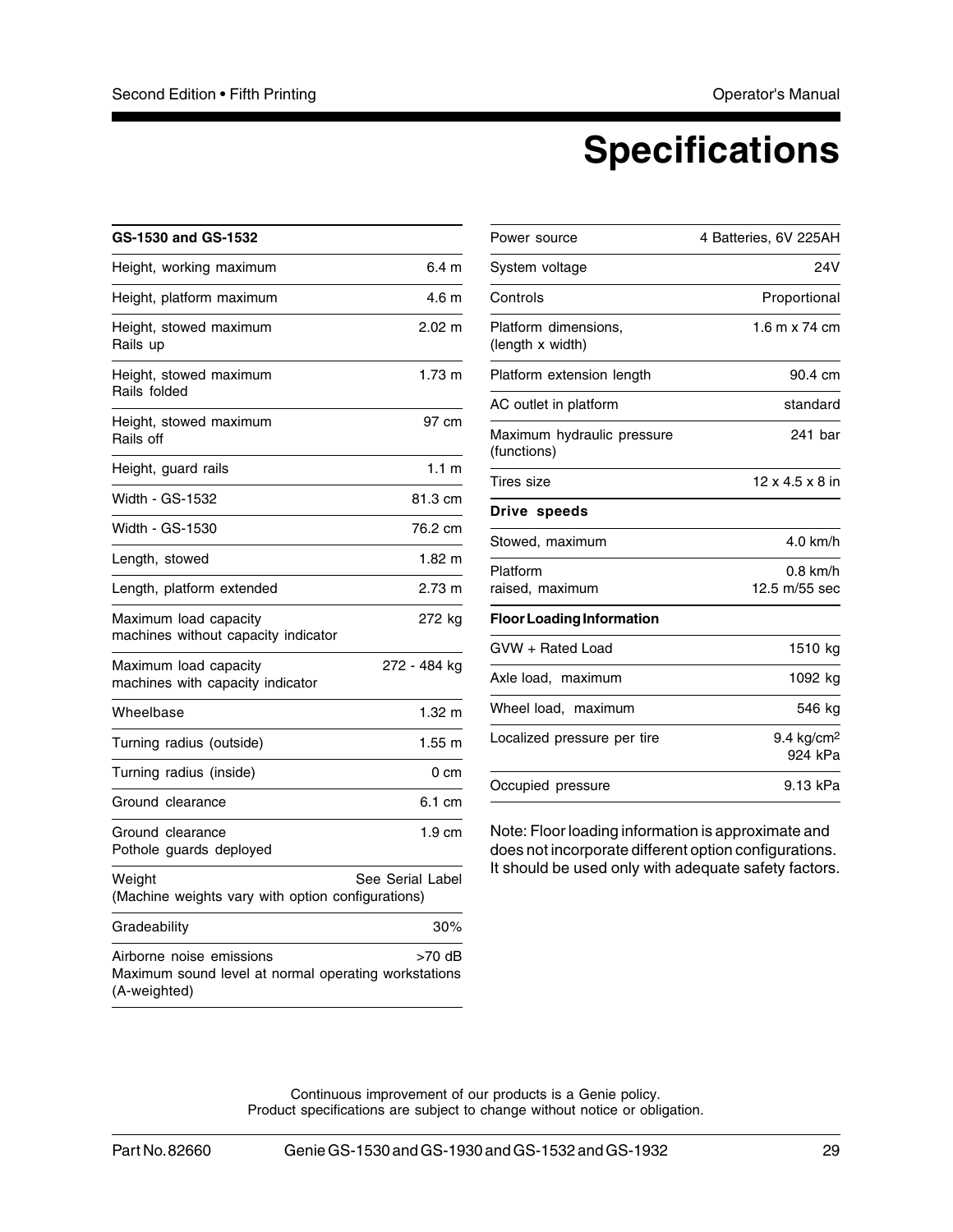#### SPECIFICATIONS

| <b>GS-1930 and GS-1932</b>                                                                       |                  |
|--------------------------------------------------------------------------------------------------|------------------|
| Height, working maximum                                                                          | 7.6 m            |
| Height, platform maximum                                                                         | 5.8 m            |
| Height, stowed maximum<br>Rails up                                                               | $2.11 \text{ m}$ |
| Height, stowed maximum<br>Rails folded                                                           | 1.76 m           |
| Height, stowed maximum<br>Rails off                                                              | 1.0 <sub>m</sub> |
| Height, guard rails                                                                              | 99.1 cm          |
| Width - GS-1932                                                                                  | 81.3 cm          |
| Width - GS-1930                                                                                  | 76.2 cm          |
| Length, stowed                                                                                   | $1.82 \; m$      |
| Length, platform extended                                                                        | $2.73 \text{ m}$ |
| Maximum load capacity<br>machines without capacity indicator                                     | 227 kg           |
| Maximum load capacity<br>machines with capacity indicator                                        | 227 - 435 ka     |
| Wheelbase                                                                                        | 1.32 m           |
| Turning radius (outside)                                                                         | $1.55 \text{ m}$ |
| Turning radius (inside)                                                                          | 0 cm             |
| Ground clearance                                                                                 | 6.1 cm           |
| Ground clearance<br>Pothole guards deployed                                                      | $1.9 \text{ cm}$ |
| Weight<br>(Machine weights vary with option configurations)                                      | See Serial Label |
| Gradeability                                                                                     | 30%              |
| Airborne noise emissions<br>Maximum sound level at normal operating workstations<br>(A-weighted) | >70 dB           |

| Power source                              | 4 Batteries, 6V 225AH              |
|-------------------------------------------|------------------------------------|
| System voltage                            | 24V                                |
| Controls                                  | Proportional                       |
| Platform dimensions,<br>(length x width)  | 1.6 m x 74 cm                      |
| Platform extension length                 | 90.4 cm                            |
| AC outlet in platform                     | standard                           |
| Maximum hydraulic pressure<br>(functions) | 241 bar                            |
| Tires size                                | $12 \times 4.5 \times 8$ in        |
| Drive speeds                              |                                    |
| Stowed, maximum                           | 4.0 km/h                           |
| Platform<br>raised, maximum               | $0.8$ km/h<br>12.5 m/55 sec        |
| <b>Floor Loading Information</b>          |                                    |
| GVW + Rated Load                          | 1730 kg                            |
| Axle load, maximum                        | 1163 kg                            |
| Wheel load, maximum                       | 582 kg                             |
| Localized pressure per tire               | 9.98 kg/cm <sup>2</sup><br>979 kPa |
| Occupied pressure                         | 11.3 kPa                           |

Note: Floor loading information is approximate and does not incorporate different option configurations. It should be used only with adequate safety factors.

Continuous improvement of our products is a Genie policy. Product specifications are subject to change without notice or obligation.